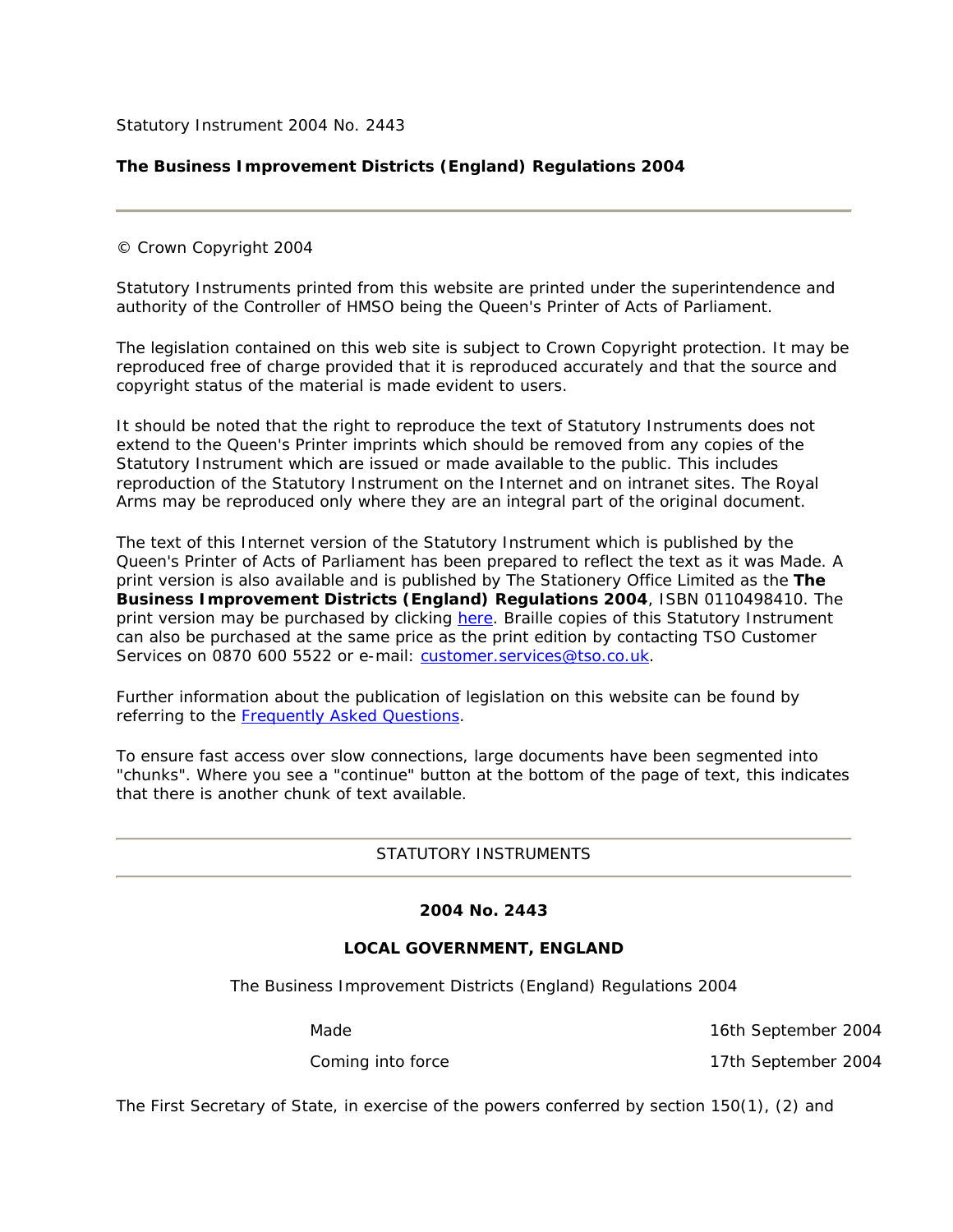(3) of the Local Government and Housing Act 1989 $[1]$  and sections 47(4), 48(1) and (2), 49(2), 51(2) and (3), 52(2), 54(4) and (5), 55(1) and (2), 56(1) and 123(2) of the Local Government Act 2003[2] and having consulted with such representatives of local government as appear to him to be appropriate, hereby makes the following Regulations, a draft of which has been laid before, and approved by a resolution of, each House of Parliament:

# **Application, citation, commencement and interpretation**

 **1.** - (1) These Regulations, which apply in England only, may be cited as the Business Improvement Districts (England) Regulations 2004 and shall come into force on the day after the day on which they are made.

(2) In these Regulations -

"the 1988 Act" means the Local Government Finance Act 1988[3];

"the 1989 Regulations" means the Non-Domestic Rating (Collection and Enforcement)(Local Lists) Regulations 1989[4] as modified by paragraph 9 of Schedule 4 below;

"the Act" means the Local Government Act 2003;

"alteration ballot" has the meaning given in regulation 17;

"alteration proposals" means proposals in relation to the alteration of BID arrangements pursuant to regulation 17;

"the amount payable" for a chargeable period or part of a chargeable period in relation to a particular person, a relevant billing authority and a hereditament means -

(a) the amount that person is liable to pay to the authority as regards the hereditament in respect of the period or part thereof under section 46 of the Act by virtue of that person falling within the description of persons liable to the BID levy in the BID arrangements; or

(b) where an amount falls to be credited by the authority against that person's liability in respect of the period or part thereof, the amount (if any) by which the amount referred to in sub-paragraph (a) exceeds the amount falling to be so credited;

"ballot holder" has the meaning given in regulation 6;

"barcode" means marks -

(a) appearing on the ballot paper and containing in an encoded form information relating to a voter and a ballot;

(b) capable of being scanned electronically in a manner that permits the encoded information contained in the marks to be decoded; and

(c) in which the information encoded in the marks cannot be decoded when read only by the human eye;

"BID" means business improvement district;

"BID ballot" means a ballot under section 49(1) of the Act;

"BID body" means, where a local authority BID body is not responsible for implementing the BID arrangements, the body (whether corporate or not corporate) responsible for the implementation of the arrangements;

"BID proposer" means a person who draws up BID proposals;

"commencement date" subject to regulation 9(12), means the day, pursuant to section 53 of the Act, the BID arrangements are to come into force;

"data form" means information which is in a form which is capable of being processed by means of equipment operating automatically in response to instructions given for that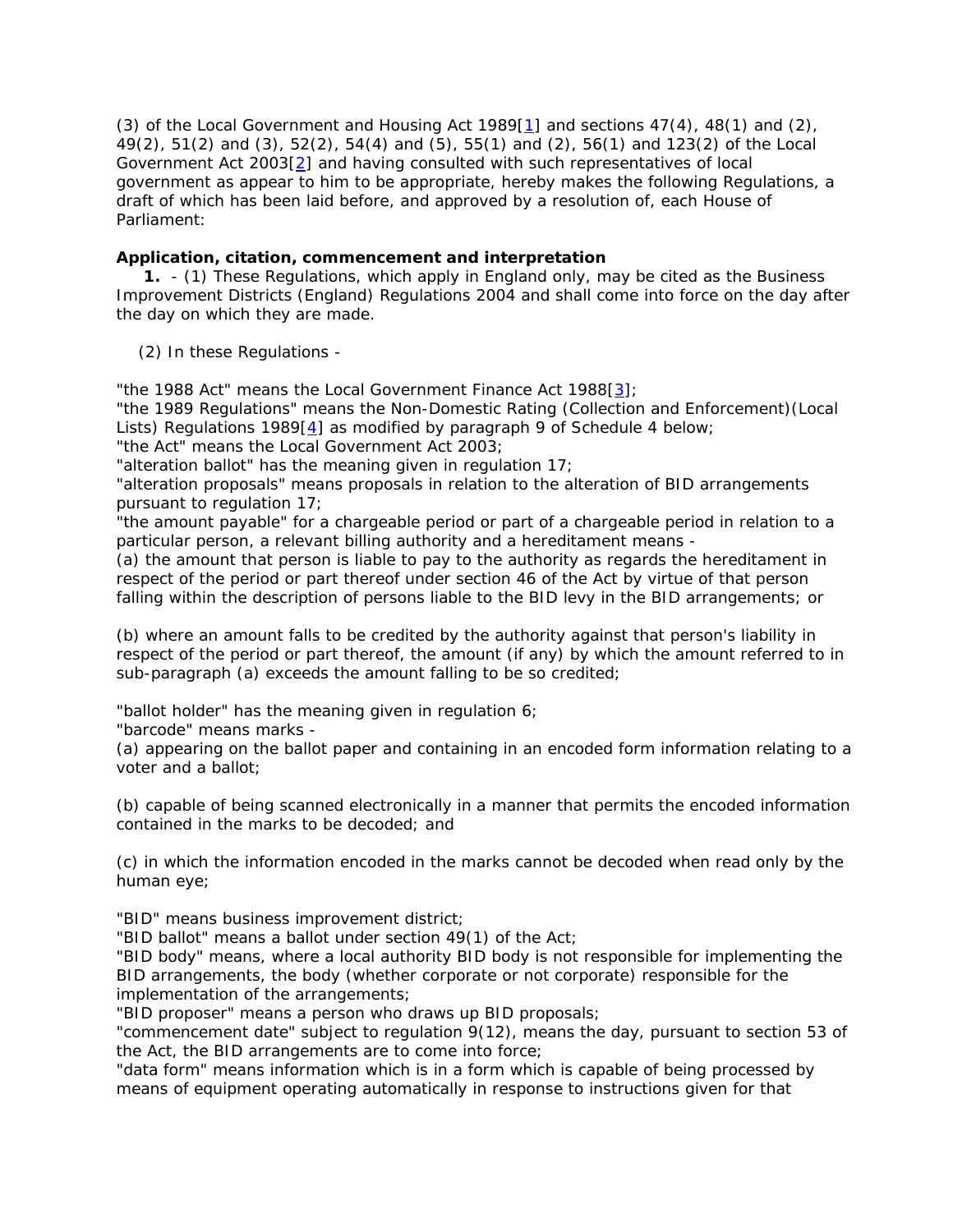purpose;

"the day of the ballot" means the day determined by the ballot holder, in accordance with Schedule 2, as the day by which ballot papers must be returned to him;

"demand notice" means the notice required to be served under paragraph 2(1) of Schedule 4;

"electronic communication" means a communication transmitted (whether from one person to another, from one device to another or from a person to a device or vice versa) - (a) by means of a telecommunication system (within the meaning of the Telecommunications Act 1984[5]); or

(b) by other means but while in electronic form;

"hereditament" means anything which is or is treated as being a hereditament by virtue of the provisions of or any provisions made under section 64 of the 1988 Act including any hereditament to which regulation 6 of the Non-Domestic Rating (Miscellaneous Provisions) Regulations 1989[6] applies but otherwise excluding any hereditament to which regulations made under section 64(3)(b) of the 1988 Act apply;

"liability order" has the meaning given in regulation 10 of the 1989 Regulations;

"local authority BID body" means, where the relevant billing authority or a company under the control of the authority (within the meaning given in section 68 of the Local Government and Housing Act 1989[7]) is responsible for implementing the BID arrangements, that person;

"person entitled to vote" has the meaning given in regulation 8;

"re-ballot" means a BID ballot, renewal ballot, or alteration ballot, as the case may be, which is required to be arranged pursuant to regulation  $9(10)$ ;

"relevant billing authority" means the billing authority for the geographical area of the BID; "renewal ballot" means a ballot under section 54(2) of the Act;

"renewal proposals" means proposals in relation to the renewal of the BID arrangements under section 54(2) of the Act;

"veto" means a veto by the relevant billing authority pursuant to section 51(2) of the Act; "veto notice" means a notice given by a billing authority pursuant to section 51(4) of the Act; and

"working day" means any day other than a Saturday, Sunday, Christmas Day, Good Friday or any day which is a bank holiday in England and Wales under the Banking and Financial Dealings Act 1971[8].

# **Obtaining information from billing authority for the purpose of developing BID proposals**

 **2.** - (1) On receiving a request (made in accordance with paragraph (2)) from any person who is developing BID proposals, the relevant billing authority shall-

(a) prepare a document showing (as far as the relevant billing authority is able to ascertain from its non-domestic rates billing records at that time) the name of each non-domestic ratepayer and the address and rateable value of each hereditament which is occupied, or (if unoccupied) owned, by him in the geographical area of the BID proposals to be developed; and

(b) supply a copy of the information in the document to the person concerned in data form.

(2) A request under paragraph (1) shall -

(a) be made in writing to the relevant billing authority;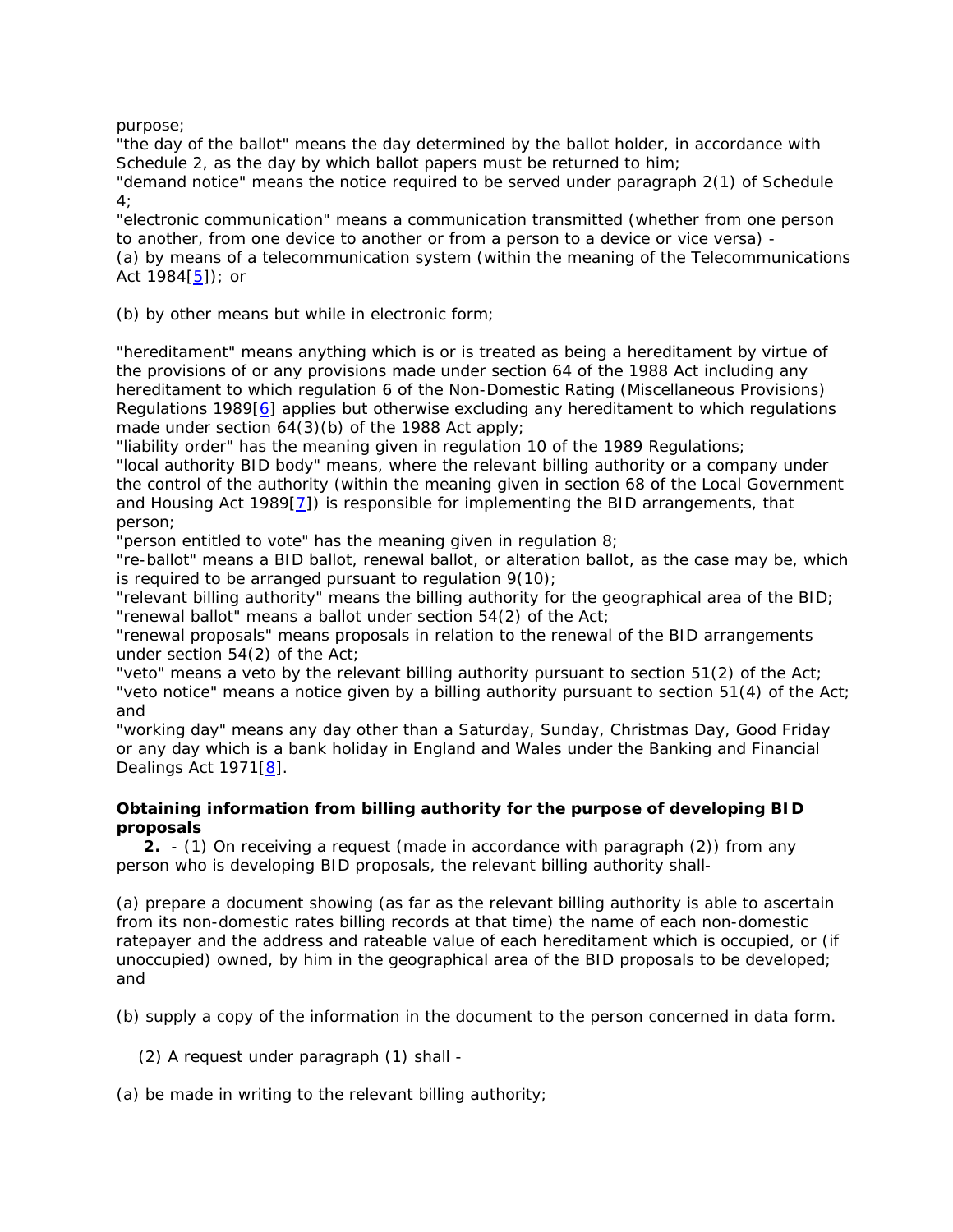(b) confirm that the person making the request intends to make use of the information requested only for the purpose of developing the BID proposal described in the request made pursuant to paragraph (1);

(c) provide a summary of the nature of the BID proposals to be developed;

(d) provide the description of the geographical area of the BID proposals to be developed; and

(e) be accompanied by the fee (if any) imposed by the relevant billing authority under paragraph (4).

(3) No person may -

(a) disclose to any person any information supplied to it under paragraph  $(1)$ ;

(b) make use of any such information,

otherwise than for the purpose of developing the BID proposal described in the request made pursuant to paragraph (1).

 (4) The relevant billing authority may impose a charge in respect of dealing with a request and supplying the information under this regulation on the person to whom the information is to be supplied.

 (5) The relevant billing authority shall ensure the amount of a charge imposed under paragraph (4) is reasonable having regard to the costs incurred or likely to be incurred by the authority in dealing with requests and supplying information under this regulation.

## **BID proposer**

**3.** - (1) The following persons may draw up BID proposals -

(a) any person who, at the date he sends BID proposals to the relevant billing authority under regulation  $4(2)(a)$  -

(i) is a non-domestic ratepayer in relation to a hereditament situated in the area to be comprised in such proposals;

(ii) has an interest in land (situated in the area to be comprised in such proposals) as freeholder, mortgagee or lessee, or directly or indirectly receives rent for the land (whether or not he is a non-domestic ratepayer in relation to that land); or

(iii) is a body (whether corporate or not corporate) one of whose purposes is developing BID proposals; and

(b) the relevant billing authority.

 (2) Subject to paragraph (3), a BID proposer shall, at least 84 days before sending the notice required under requiation  $4(2)(a)(ii)$ , notify the relevant billing authority and the Secretary of State in writing of the proposer's intention of asking the relevant billing authority to put the BID proposals to a ballot.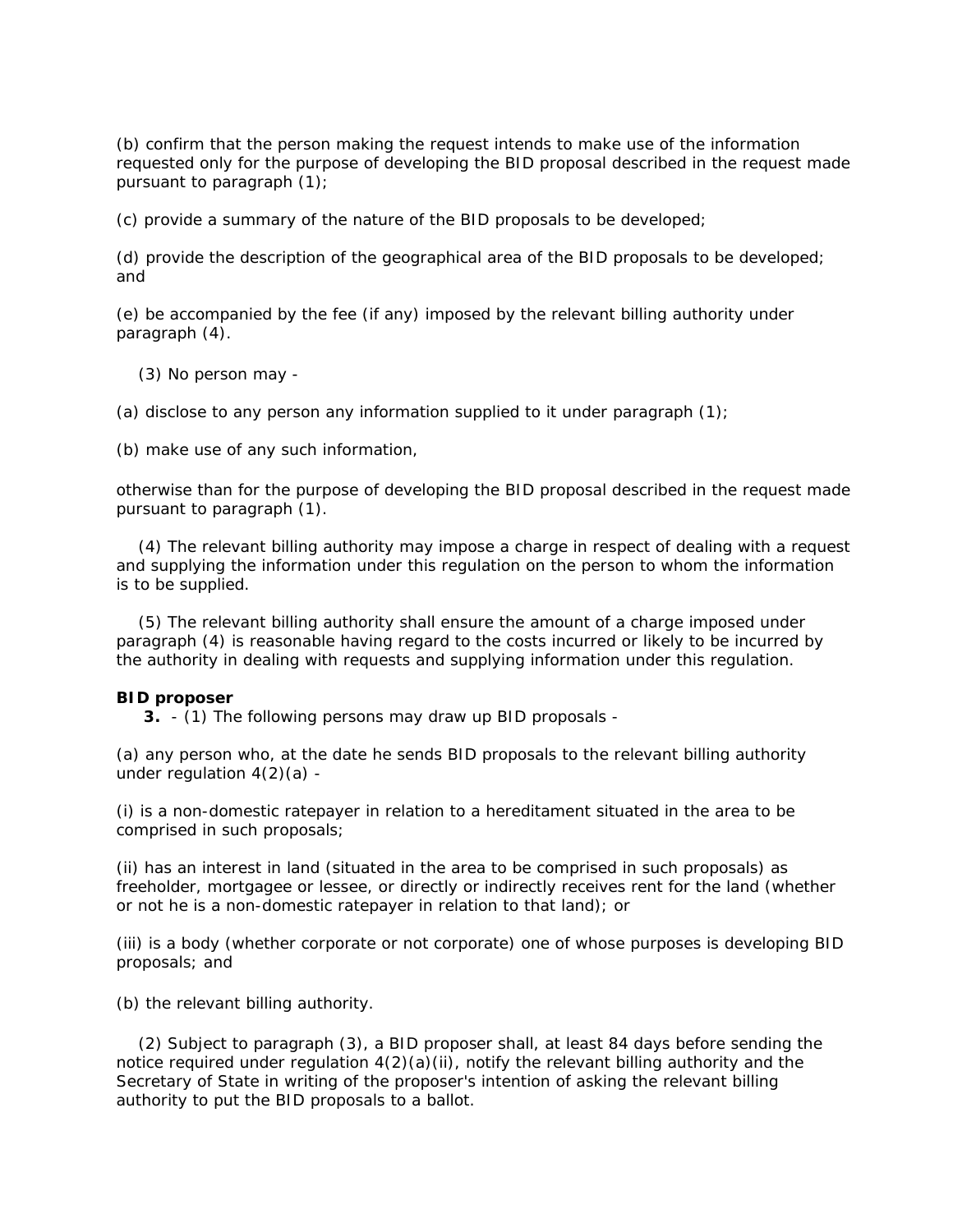(3) Paragraph (2) shall not apply where a BID proposer sends the notice required under regulation  $4(2)(a)(ii)$  to the relevant billing authority before 1st April 2005.

### **BID proposals, renewal proposals, alteration proposals and preliminary procedures**

 **4.** - (1) BID proposals, renewal proposals or alteration proposals, as the case may be, shall include the matters mentioned in paragraphs 1, 2 and 3 of Schedule 1.

 (2) Where a BID proposer decides to seek approval of BID proposals in a BID ballot or the BID body decides to seek approval of alteration proposals in an alteration ballot or renewal proposals in a renewal ballot, it shall -

(a) send to the relevant billing authority -

(i) a copy of the BID proposals, alteration proposals or renewal proposals, as the case may be, together with a summary of -

(aa) the consultation it has undertaken with those persons who are to be liable for the proposed BID levy;

(bb) the proposed business plan (including the estimated cashflow, an estimate of the predicted revenue to be generated and the predicted expenditure to be spent under the BID arrangements, the predicted budget over the duration of the BID arrangements and the contingency margin included in the budget); and

(cc) the financial management arrangements for the BID body, and the arrangements for periodically providing the relevant billing authority with information on the finances of the BID body; and

(ii) a notice in writing requesting the relevant billing authority to instruct the ballot holder to hold a BID ballot in relation to the BID proposals, an alteration ballot in relation to the alteration proposals or a renewal ballot in relation to the renewal proposals, as the case may be; and

(b) provide the relevant billing authority with such information as it shall reasonably require to satisfy itself that the BID proposer or, as the case may be, the BID body, has sufficient funds to meet the costs of the BID ballot, the renewal ballot, or the re-ballot in relation to the BID ballot, or the renewal ballot, as the case may be, should it be required to do so under regulation 10.

(3) Where -

(a) a BID proposer decides to seek approval of BID proposals in a BID ballot;

(b) a BID body or a local authority BID body, as the case may be, decides to seek approval of alteration proposals in an alteration ballot or renewal proposals in a renewal ballot,

it shall send a copy of the BID proposals, alteration proposals, or renewal proposals, as the case may be, and the proposed business plan, to any person who is to be liable for the proposed BID levy who requests a copy.

(4) Where the relevant billing authority is of the view that the BID proposals, renewal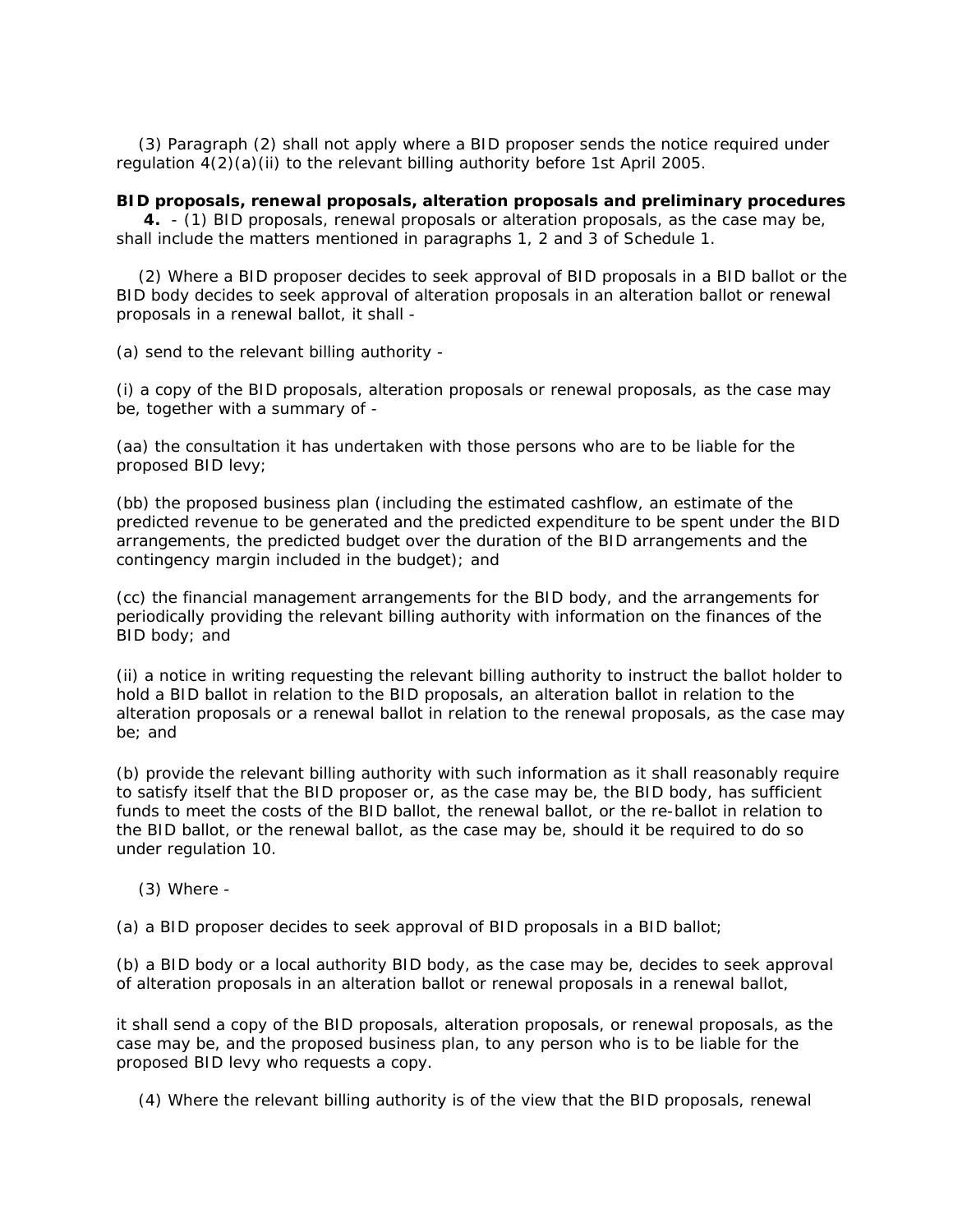proposals or alteration proposals conflict with a policy formally adopted by and contained in a document published by the authority (whether or not the authority is under a statutory duty to prepare such document) the authority shall, as soon as reasonably practicable after receiving the proposals, notify the BID proposer or BID body, as the case may be, in writing explaining the nature of that conflict.

# **Instructions to hold a BID ballot, renewal ballot, alteration ballot or re-ballot**

**5.** - (1) Where the relevant billing authority -

(a) subject to paragraph (2), receives a notice pursuant to regulation  $4(2)(a)(ii)$ ;

(b) in the case where a local authority BID body is responsible for implementing the BID arrangements, decides to seek approval of alteration proposals or renewal proposals, as the case may be; or

(c) receives a notification from the Secretary of State under regulation 9(10) requiring it to arrange a re-ballot;

it shall instruct the ballot holder to hold a BID ballot, a renewal ballot, an alteration ballot or re-ballot, as the case may be.

 (2) Where the relevant billing authority receives a notice pursuant to regulation  $4(2)(a)(ii)$ , it shall not be required to instruct the ballot holder under paragraph (1) until such time as the BID proposer or BID body, as the case may be, complies with the requirements of regulation 4(1) and (2).

### **Ballot holder**

 **6.** - (1) The person who holds a BID ballot, renewal ballot, alteration ballot or re-ballot ("the ballot holder") shall be the person the relevant billing authority has appointed under section 35 of the Representation of the People Act 1983[9] as the returning officer for elections to that authority.

 (2) The ballot holder may by writing under his hand appoint one or more persons to discharge all or any of his functions under these Regulations.

### **Arrangements for holding a ballot and conduct of a ballot**

 **7.** On receipt of an instruction under regulation 5, the ballot holder shall make arrangements for conducting a BID ballot, alteration ballot, renewal ballot or re-ballot, as the case may be, in accordance with Schedule 2.

#### **Persons entitled to vote**

 **8.** - (1) Subject to paragraph (3), a person shall be entitled to vote in a BID ballot, an alteration ballot or a re-ballot in respect of a BID ballot or an alteration ballot if, on the date the ballot holder publishes the notice under paragraph 3(a) of Schedule 2, he falls within the class of non-domestic ratepayers to be liable for the BID levy described in the BID proposals or the alteration proposals, as the case may be.

 (2) Subject to paragraph (3), a person shall be entitled to vote in a renewal ballot or a reballot in respect of a renewal ballot if, on the date the ballot holder publishes the notice under paragraph 3(a) of Schedule 2, he falls within the class of non-domestic ratepayers who on that date are liable for the BID levy.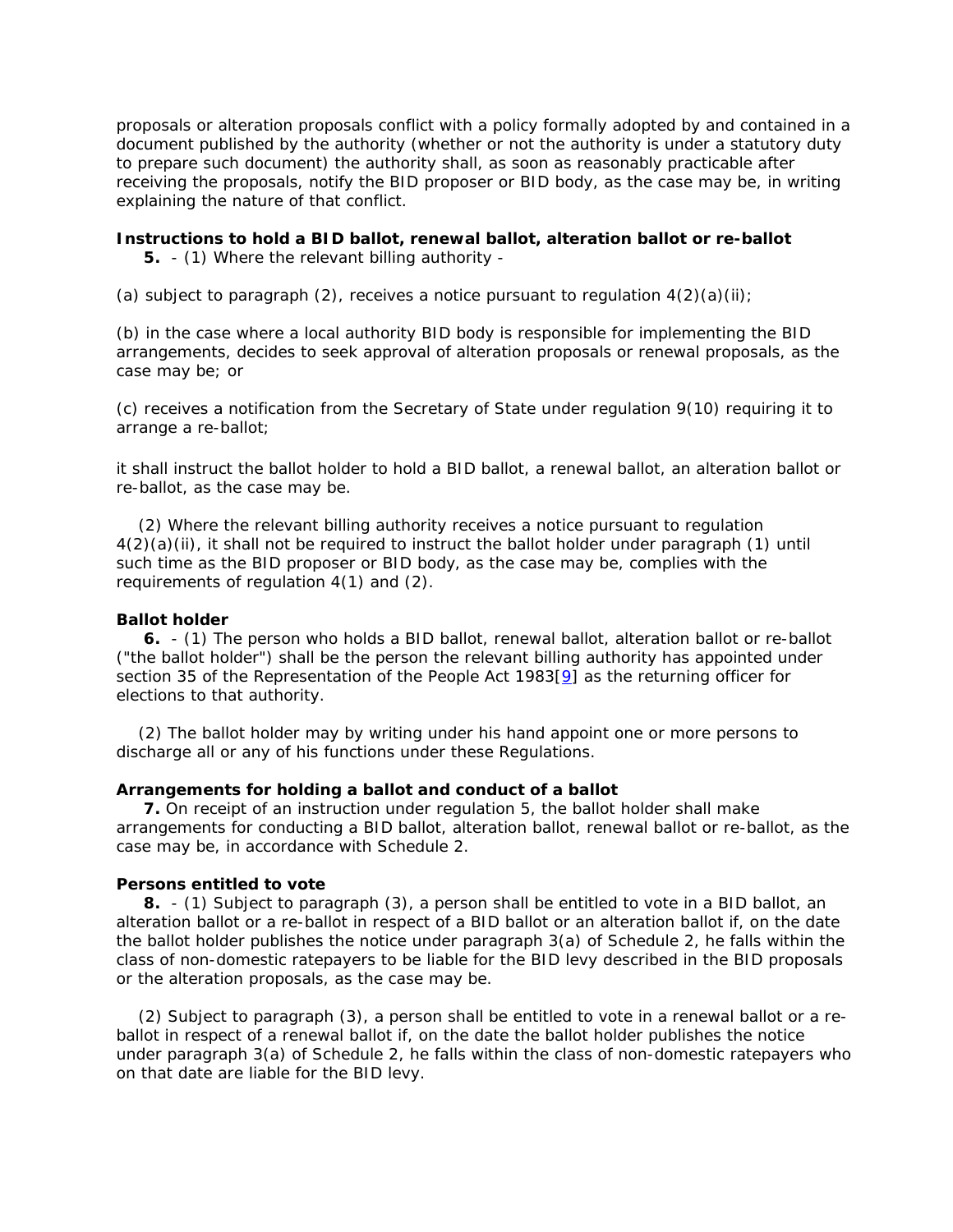(3) Where, in respect of a hereditament, more than one person is or is to be liable for the BID levy as partners or trustees the person entitled to vote in respect of that hereditament shall be the partners or trustees jointly.

### **Declaring a ballot void**

 **9.** - (1) Subject to paragraph (3), the Secretary of State may declare void a BID ballot, renewal ballot, alteration ballot or re-ballot if it appears to him that a material irregularity has occurred.

(2) In this regulation, "material irregularity" means -

(a) a contravention of any requirement of these Regulations which, in the Secretary of State's opinion, means it is likely that voting in the BID ballot, renewal ballot, alteration ballot or re-ballot, as the case may be, has been affected to a significant extent by the contravention;

(b) persons other than persons entitled to vote have purported to vote in the BID ballot and, in the Secretary of State's opinion, it is likely that the result of the BID ballot, renewal ballot, alteration ballot or re-ballot, as the case may be, has been affected to a significant extent; or

(c) persons entitled to vote have been prevented from voting or hindered from doing so freely in accordance with their own opinion and, in the Secretary of State's opinion, it is likely that the result of the BID ballot, renewal ballot, alteration ballot or re-ballot, as the case may be, has been affected to a significant extent.

 (3) Paragraph (1) shall not apply unless, by the date which is 28 days after the notice of the result is published pursuant to paragraph 17 of Schedule 2, a person ("the complainant"), being a person or group of persons referred to in paragraph (4), has made a request (by notice given in writing) to the Secretary of State to exercise his powers under this regulation, specifying the reason for such a request.

(4) The persons mentioned in paragraph (3) are -

(a) the BID proposer or the BID body;

(b) at least 5 per cent. of the number of persons entitled to vote in the BID ballot, renewal ballot, alteration or re-ballot, as the case may be; or

(c) the relevant billing authority.

 (5) On receipt of a request under paragraph (3) the Secretary of State shall notify the complainant, the relevant billing authority and the BID proposer or the BID body, as the case may be, in writing that he has received the request and send a copy to each of them.

 (6) Where two or more requests relate to the same ballot, the Secretary of State may decide those requests together.

 (7) Within 28 days of the date of the notice given by the Secretary of State under paragraph (5) the complainant, the relevant billing authority and the BID proposer or the BID body, as the case may be, may serve on the Secretary of State written representations in respect of the request.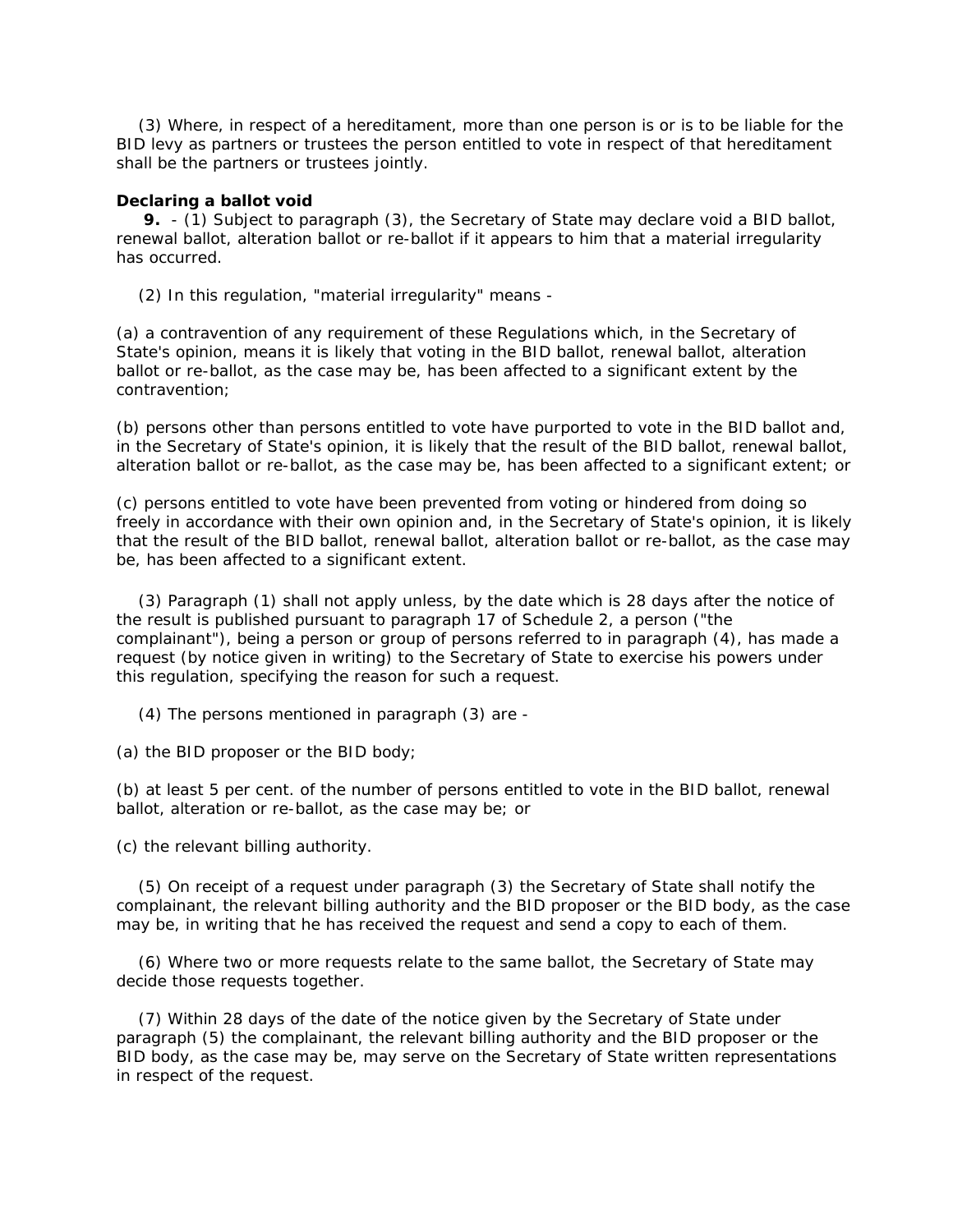(8) A copy of the representations made by one party shall be sent by the Secretary of State to the other parties and shall be accompanied by a statement explaining the effect of paragraph (9).

 (9) Any party to whom a copy of representations is sent under paragraph (8) may within 14 days of receiving them serve on the Secretary of State further written representations in reply and the Secretary of State shall send a copy of any such further representations to the other parties.

 (10) The Secretary of State shall notify the complainant, the relevant billing authority and the BID proposer or the BID body, as the case may be, in writing of his decision and where he declares void a BID ballot, renewal ballot, alteration ballot or re-ballot, he shall notify the relevant billing authority in writing requiring it to arrange for a re-ballot or, as the case may be, a further re-ballot to be held.

 (11) Where the Secretary of State declares void a BID ballot, a renewal ballot, an alteration ballot or a re-ballot in relation to such a ballot and he is of the opinion that the material irregularity was caused by the actions or omissions of the BID proposer or BID body, as the case may be, he shall issue a notice in writing to that effect with his decision notice and, he shall include in the notice an explanation of the effect of regulation 10.

 (12) Where the Secretary of State declares void a BID ballot, a renewal ballot, an alteration ballot or a re-ballot in relation to such a ballot -

(a) the BID arrangements, the renewed BID arrangements or the alterations to the BID arrangements, to which the ballot declared void relates, shall not come into force on the commencement date; and

(b) subject to paragraph (13), the BID arrangements, the renewed BID arrangements or the alterations to the BID arrangements, if subsequently approved in the re-ballot, shall come into force on such day as the relevant billing authority determines.

 (13) The day determined under paragraph (12) shall be no later than a year after the date of the notice of the result is published pursuant to paragraph 17 of Schedule 2.

#### **Payment of costs of a ballot**

 **10.** - (1) This paragraph applies where the number of persons voting in the ballot who have voted in favour is less than 20 per cent. of the number of persons entitled to vote in the ballot and -

(a) the proposals were not approved in the ballot; or

(b) the Secretary of State issues a notice under regulation 9(11) in relation to the ballot.

 (2) Where paragraph (1) applies the relevant billing authority may require the BID proposer or the BID body, as the case may be, to pay the costs of arranging and holding the ballot and the relevant billing authority may recover this amount as a civil debt due to it.

 (3) The costs referred to in paragraph (2) include any expenses properly incurred by the ballot holder and charged to the relevant billing authority pursuant to regulation 20.

### **Obtaining information from billing authority for the purpose of canvassing**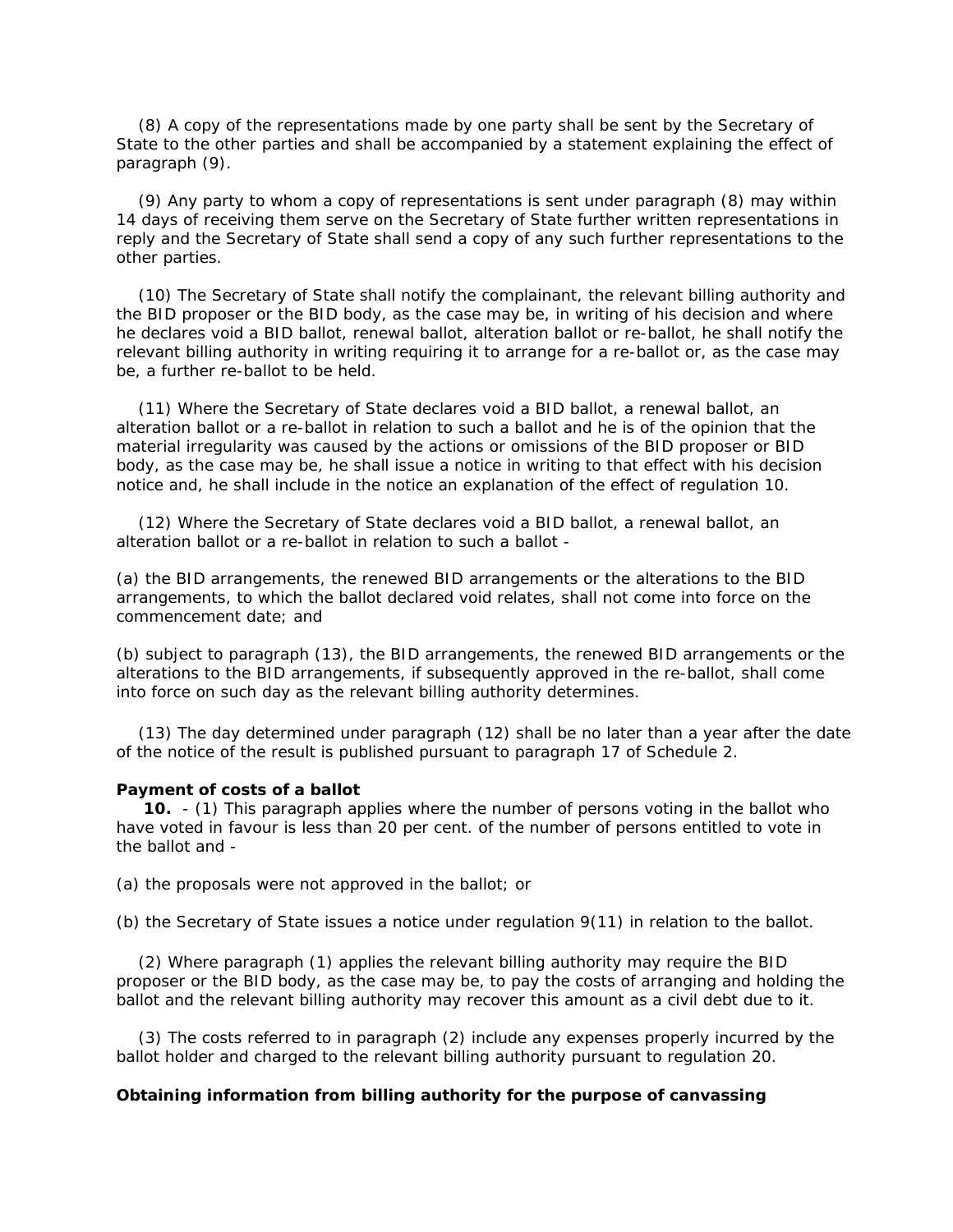**11.** - (1) As soon as practicable after instructing the ballot holder to hold a ballot (under regulation 5(1)), the relevant billing authority shall-

(a) prepare a document showing (as far as the relevant billing authority is able to ascertain from its non-domestic rates billing records at that time) the name of each non-domestic ratepayer and the address and rateable value of each hereditament which is occupied, or (if unoccupied) owned, by him in the geographical area to which any BID proposals, alteration proposals or renewal proposals, as the case may be, relate;

(b) provide a copy of the document referred to in paragraph (1)(a) to the ballot holder as soon after instructing as practicable; and

(c) make available for inspection by any person a copy of the information in the document referred to in sub-paragraph (a) at its principal office during normal working hours.

(2) On receiving a request (made in accordance with paragraph (3)) from-

(a) the BID proposer or BID body, as the case may be;

(b) any person who, or any group of persons which, represents 5 per cent. or more of the persons who are to be liable for any proposed BID levy,

the relevant billing authority shall supply a copy of the information in the document it is required to prepare under paragraph (1) to the person or group of persons concerned in data form.

- (3) A request under paragraph (2) shall -
- (a) be made in writing to the relevant billing authority;

(b) identify the BID ballot, alteration ballot, renewal ballot or re-ballot in relation to which the request is made;

(c) confirm that the person or group of persons making the request intends to make use of the information requested only for the purpose of canvassing persons entitled to vote in the BID ballot, alteration ballot, renewal ballot or re-ballot identified in the request made pursuant to paragraph (2); and

(d) be accompanied by the fee (if any) imposed by the relevant billing authority under paragraph (5).

(4) No person may -

(a) disclose to any person any information supplied to it under paragraph  $(2)$ ;

(b) make use of any such information,

otherwise than for the purpose of canvassing persons entitled to vote in the BID ballot, alteration ballot, renewal ballot or re-ballot identified in the request made pursuant to paragraph (2).

(5) The relevant billing authority may impose a charge in respect of dealing with a request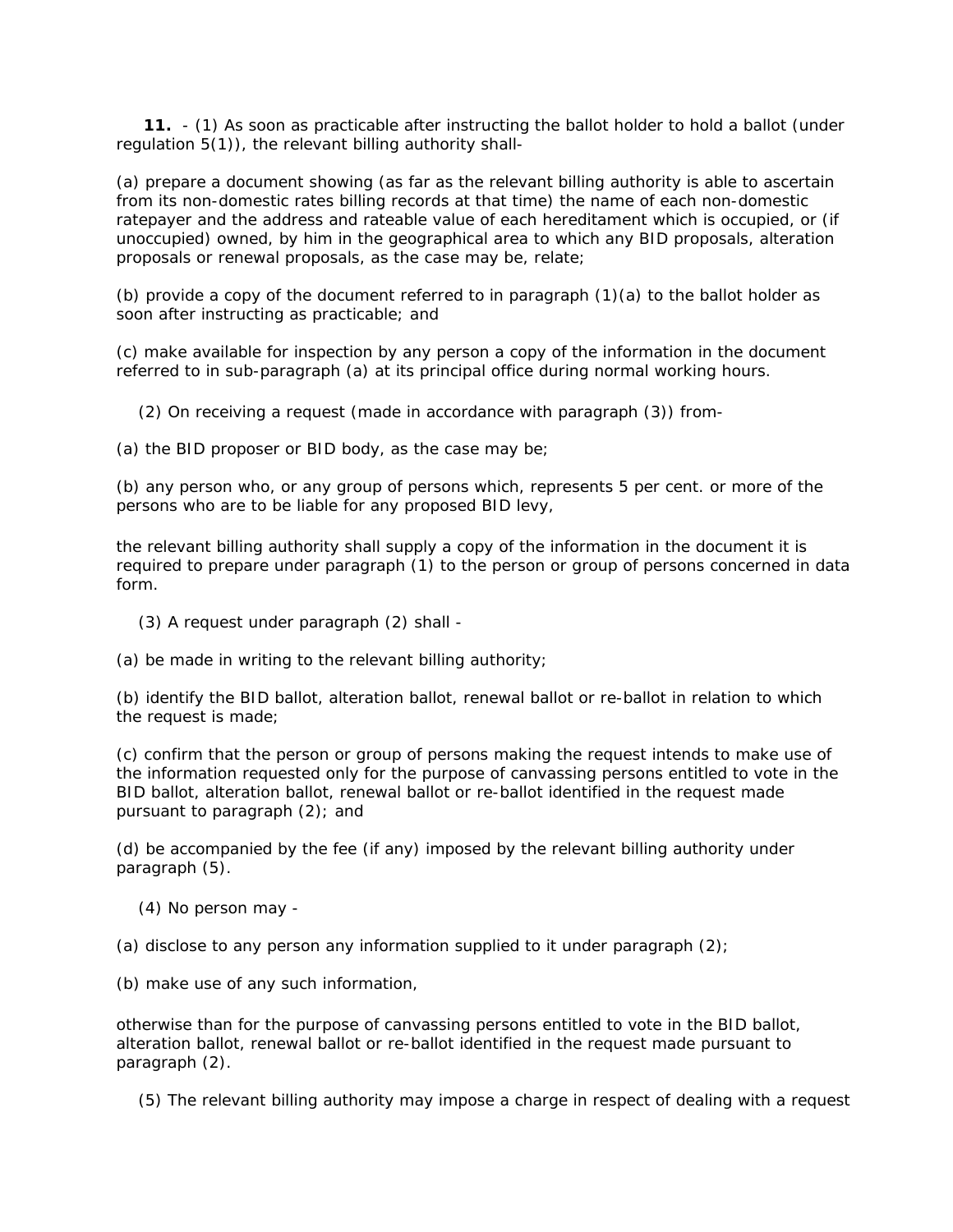and supplying the information under this regulation on the person to whom the information is to be supplied.

 (6) The relevant billing authority shall ensure the amount of a charge imposed under paragraph (5) is reasonable having regard to the costs incurred or likely to be incurred by the authority in dealing with requests and supplying information under this regulation.

#### **Veto of BID proposals**

 **12.** - (1) For the purposes of section 51(2) of the Act, the prescribed circumstances are that the relevant billing authority is of the opinion the BID arrangements are likely -

(a) to conflict to a material extent with any policy formally adopted by and contained in a document published by the authority (whether or not the authority is under a statutory duty to prepare such document); or

(b) to be a significantly disproportionate financial burden on any person or class of persons (as compared to the other non-domestic ratepayers in the geographical area of the BID) and -

(i) that burden is caused by the manipulation of the geographical area of the BID or by the structure of the BID levy; and

(ii) that burden is inequitable.

 (2) For the purposes of section 51(2) of the Act, the prescribed period is 14 working days from the day of the ballot.

 (3) For the purposes of section 51(3) of the Act, the prescribed matters to which the relevant billing authority shall have regard in deciding whether to exercise its veto are -

(a) the level of support (as evidenced by the result of the BID ballot or re-ballot of a BID ballot, as the case may be) for the BID proposals;

(b) the nature and extent of the conflict referred to in paragraph  $(1)(a)$ ;

(c) in relation to paragraph (1)(b), the structure of the proposed BID levy and how the financial burden of the BID is to be distributed amongst ratepayers in the geographical area of the BID;

(d) the extent to which the BID proposer discussed the BID proposals with the authority before submitting the BID proposals to the authority under regulation 4; and

(e) the cost incurred by any person up to the end of the period prescribed in paragraph (2) in developing the BID proposals and canvassing in relation to the BID proposals.

#### **Appeal against veto**

 **13.** - (1) A person ("the appellant") who wishes to appeal against a veto under section 52(1) of the Act shall serve on the Secretary of State, within 28 days of the veto notice being given by the relevant billing authority under section 51(4) of the Act, a notice in writing ("the appeal notice") accompanied by a statement of the reasons for which the appeal is made.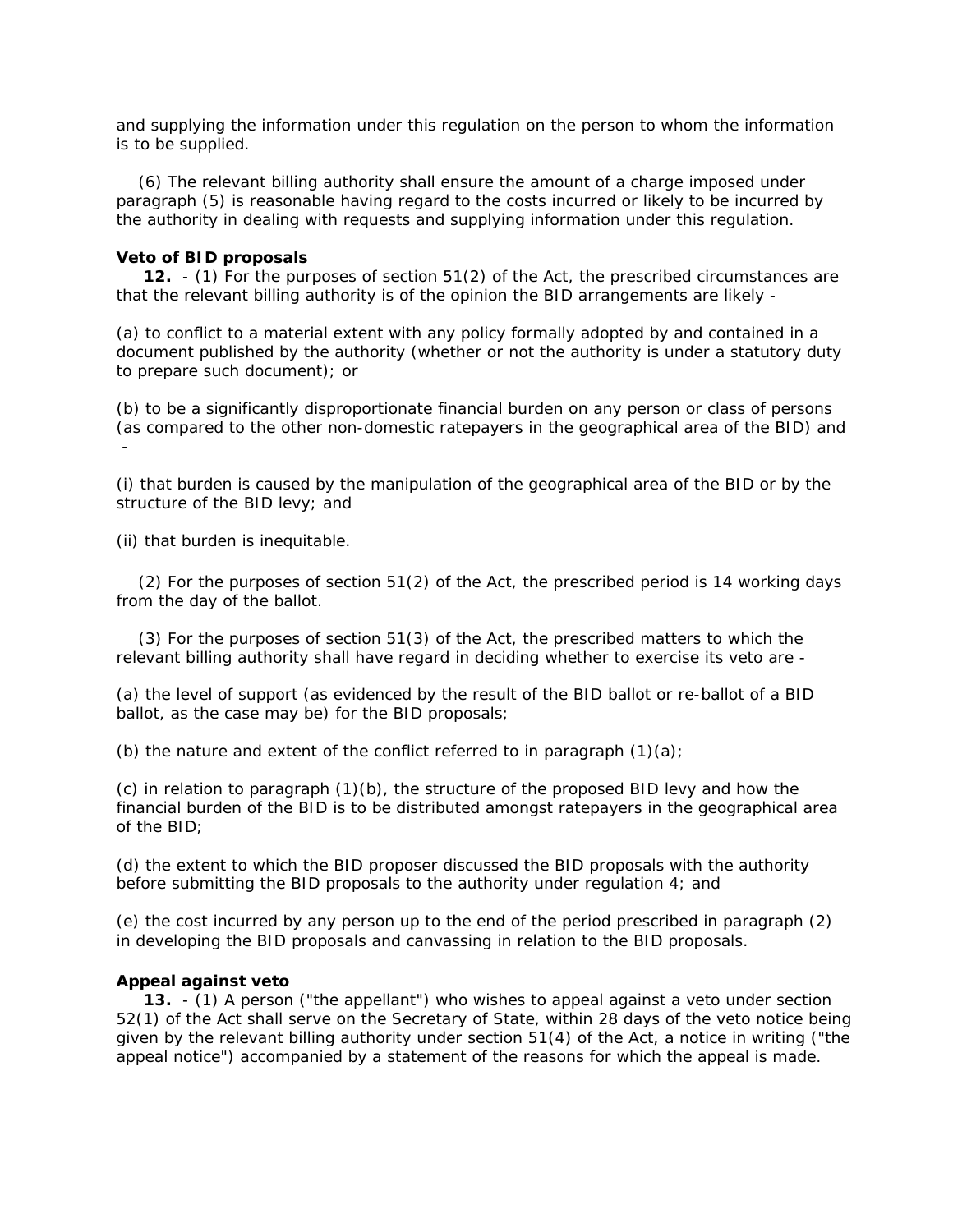(2) On receipt of the appeal notice the Secretary of State shall -

(a) notify the appellant and the relevant billing authority, in writing, that he has received the appeal notice; and

(b) send a copy of the appeal notice to the relevant billing authority.

 (3) Where two or more appeal notices relate to the same veto, the Secretary of State may decide those appeals together.

 (4) The appeal shall be determined by way of written representations to be made to the Secretary of State.

 (5) Within 28 days of the date of the notice given by the Secretary of State under paragraph (2), the appellant and the relevant billing authority may serve on the Secretary of State written representations in respect of the appeal.

 (6) A copy of the representations made by one party to the appeal shall be sent by the Secretary of State to the other parties to the appeal and shall be accompanied by a statement explaining the effect of paragraph (7).

 (7) Any party to an appeal to whom a copy of representations is sent under paragraph (6) may within 14 days of receiving them serve on the Secretary of State further written representations in reply and the Secretary of State shall send a copy of any such further representations to the other parties to the appeal.

 (8) In deciding whether to allow an appeal, the Secretary of State shall take into account the following matters -

(a) the level of support (as evidenced by the result of the BID ballot or re-ballot of a BID ballot, as the case may be) for the BID proposals;

(b) the nature and extent of the conflict referred to in paragraph  $(1)(a)$  of regulation 12;

(c) in relation to paragraph (1)(b) of regulation 12, the structure of the proposed BID levy and how the financial burden of the BID is to be distributed amongst ratepayers in the geographical area of the BID;

(d) the extent to which the BID proposer discussed the BID proposals with the authority before submitting the BID proposals to the authority under regulation 4;

(e) whether, after the date on which the notice pursuant to regulation  $4(2)(a)(ii)$  is received, the relevant billing authority changed any policy formally adopted by and contained in a document published by the authority so that such policy then conflicted with the BID proposals; and

(f) the cost incurred by any person up to the end of the period prescribed in regulation 12(2) in developing the BID proposals and canvassing in relation to the BID proposals.

 (9) As soon as reasonably practicable after a decision has been made, the Secretary of State shall send notice of his decision in writing to the appellant and the relevant billing authority.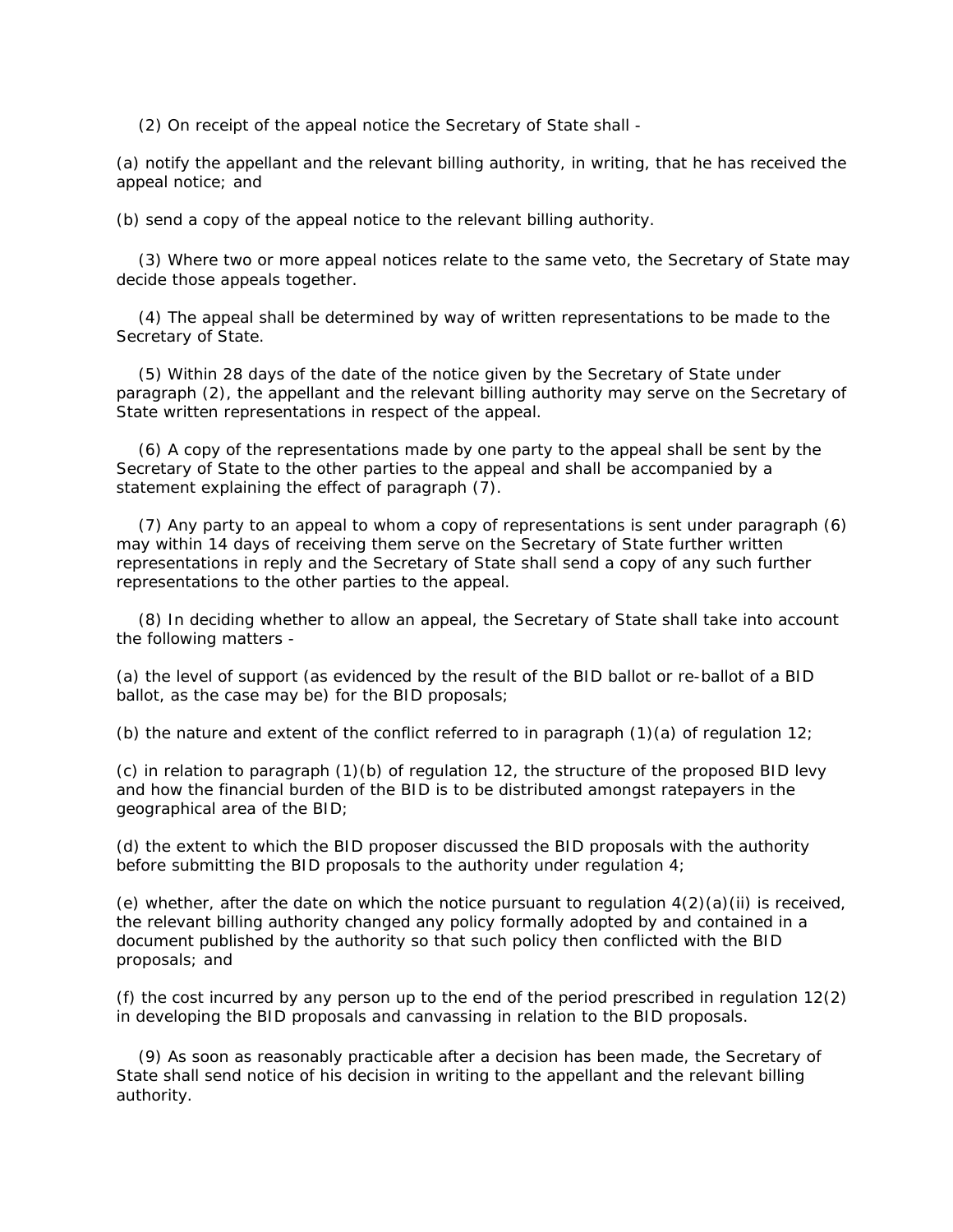## **BID Revenue Account**

 **14.** - (1) Schedule 3 shall have effect with respect to the keeping of the BID Revenue Account, as follows -

Part 1 - Credits to the account:

Part 2 - Debits to the account.

 (2) Where the relevant billing authority has more than one BID it shall ensure a separate BID Revenue Account is kept for each of the BIDs.

 (3) This paragraph applies where BID arrangements come to an end (whether by reason of termination under regulation 18 or otherwise) and there is a credit to the BID Revenue Account which, after deducting a reasonable sum for the cost of administering the arrangements for crediting or refunding the amount, would provide a credit or refund of at least £5 for each person who was liable to pay the BID levy immediately prior to the end of the BID arrangements (in this regulation, a "previous levypayer").

(4) Where paragraph (3) applies the relevant billing authority shall-

(a) calculate the amount of the credit to the BID Revenue Account (after the deduction referred to in paragraph (3) has been made) which is to be credited or refunded to each previous levypayer;

(b) ensure the amount to be credited or refunded to each previous levypayer is calculated by reference to the amount of the BID levy each previous levypayer was liable to pay for the last chargeable period of the BID arrangements; and

(c) make arrangements for the amount so calculated to be credited against any liability by way of non-domestic rates of each previous levypayer or, where there is no liability for that person by way of non-domestic rates, for the amount to be refunded to that person.

 (5) Where paragraph (3) does not apply, the relevant billing authority shall carry the credit balance in the BID Revenue account to the credit of its general fund.

## **Administration of the BID levy etc**

 **15.** The relevant billing authority shall, by the commencement date, provide for the imposition, administration, collection, recovery and application of the BID levy and Schedule 4 shall have effect with respect to those matters.

## **Alteration of BID arrangements without an alteration ballot**

 **16.** - (1) Subject to paragraphs (2) to (4), BID arrangements may be altered without an alteration ballot where the arrangements include a provision to that effect.

(2) No provision mentioned in paragraph (1) may alter -

- (a) the geographical area of the BID; or
- (b) the BID levy in such a way that would -

(i) cause any person to be liable to pay the BID levy who was not previously liable to pay; or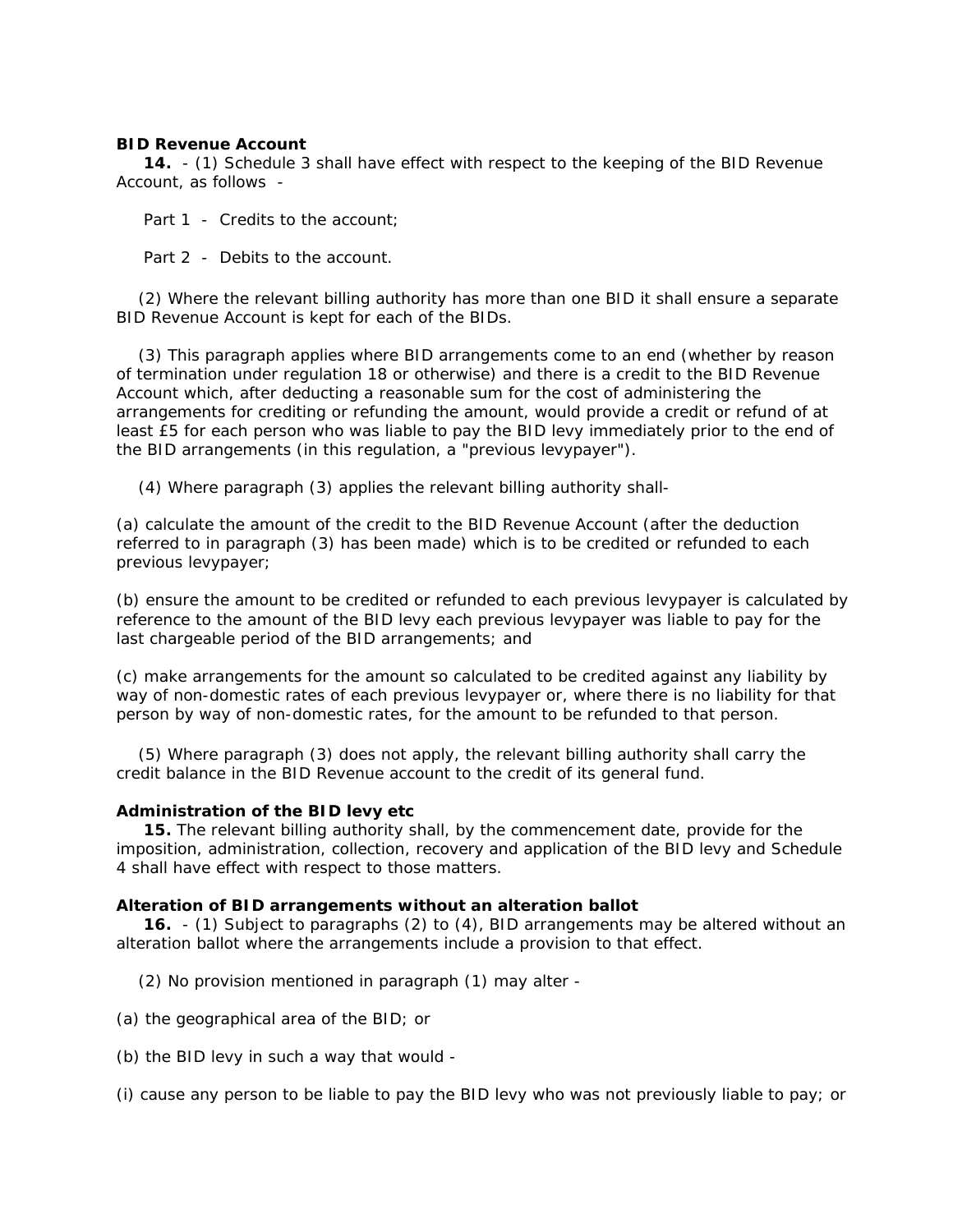(ii) increase the BID levy for any person.

 (3) Where paragraph (1) applies, the BID arrangements must include a provision describing the procedure to make the alteration.

(4) The procedure referred to in paragraph (3) must include -

(a) where there is a BID body, a consultation between the BID body and the relevant billing authority; and

(b) where a local authority BID body is responsible for implementing the BID arrangements, a consultation between the relevant billing authority and such representatives of the business community for the geographical area of the BID as the authority considers appropriate.

(5) Where the BID arrangements are altered pursuant to this regulation -

(a) the billing authority shall ensure the BID arrangements (as altered) are made by the time those BID arrangements (as altered) are to come into force and shall send a notice in writing explaining the reason for and the effect of the alteration to each person liable for the BID levy; and

(b) sections 44 to 47 of the Act, regulations 14 to 18 and Schedules 3 and 4 shall have effect from the date the BID arrangements (as altered) come into force as if a reference in each of those provisions to "BID arrangements" were a reference to the BID arrangements (as altered).

## **Alterations of the BID arrangements following a ballot**

**17.** - (1) Where there is a proposal to alter -

(a) BID arrangements and those arrangements do not include a provision allowing for the arrangements to be altered without a ballot;

(b) the geographical area of the BID; or

(c) the BID levy in such a way that would -

(i) cause any person to be liable to pay the BID levy who was not previously liable to pay; or

(ii) increase the BID levy for any person,

the BID body or, where a local authority BID body is responsible for implementing the BID arrangements, the relevant billing authority may alter the BID arrangements in accordance with this regulation.

 (2) An alteration of the BID arrangements under this regulation is not to come into force unless the alteration proposals are approved by a ballot of the non-domestic ratepayers who are to be liable for the BID levy under the BID arrangements (as altered) ("an alteration ballot") and they are not to be regarded as approved by an alteration ballot unless -

(a) a majority of the persons voting in the alteration ballot have voted in favour of the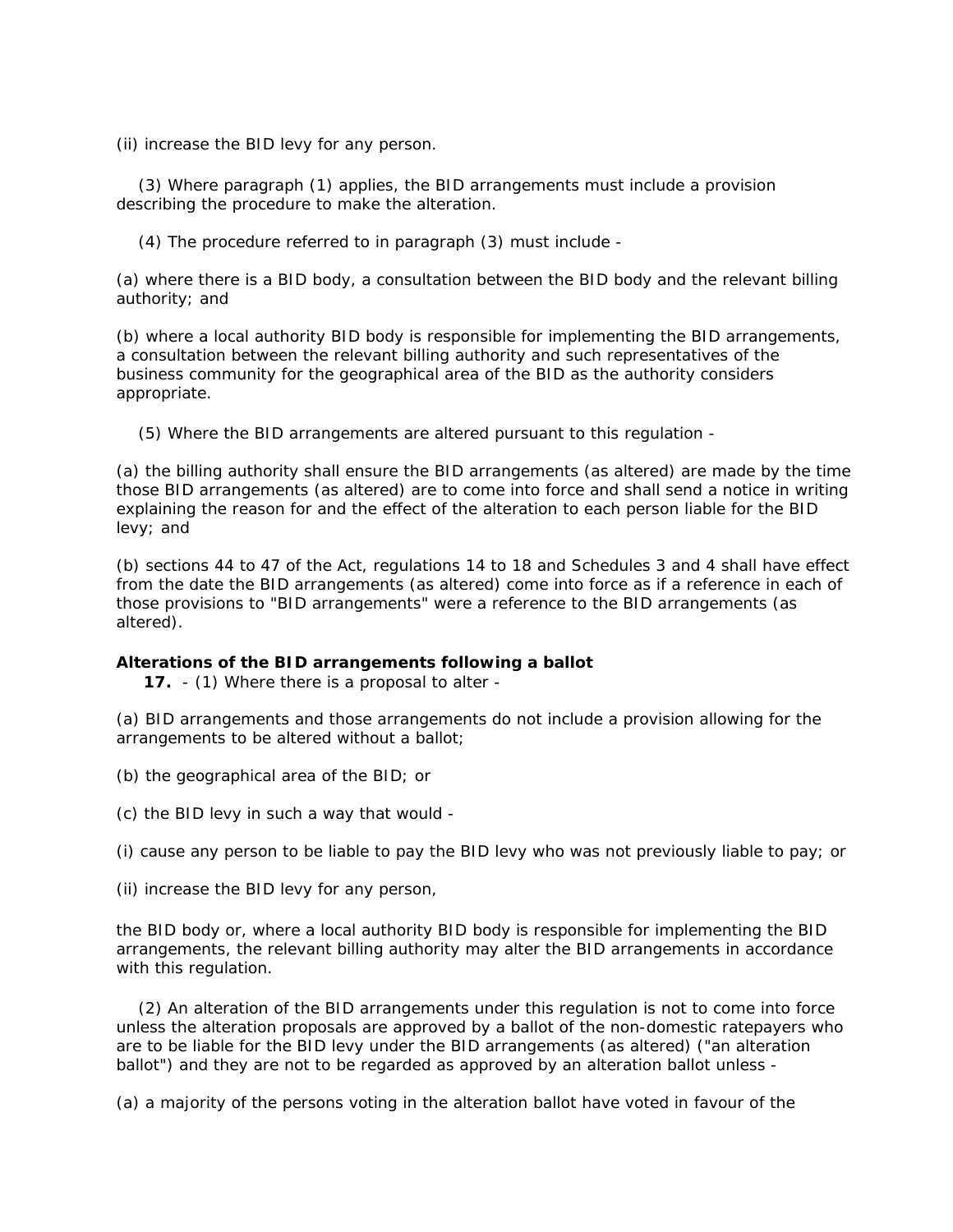## alteration proposals; and

(b) the aggregate of the rateable values of each hereditament in respect of which a person voting in the alteration ballot has voted in favour of the alteration proposals exceeds the aggregate of the rateable values of each hereditament in respect of which a person voting in the alteration ballot has voted against the alteration proposals.

(3) Where BID arrangements are altered pursuant to this regulation -

(a) the billing authority shall ensure the BID arrangements (as altered) are made by the time those BID arrangements (as altered) are to come into force; and

(b) sections 44 to 47 of the Act, regulations 14 to 18 and Schedules 3 and 4 shall have effect from the date the BID arrangements (as altered) come into force as if a reference in each of those provisions to "BID arrangements" were a reference to the BID arrangements (as altered).

## **Termination of BID arrangements**

**18.** - (1) The relevant billing authority may terminate BID arrangements where -

(a) in the opinion of the authority, the BID body will have insufficient finances to meet its liabilities for the current chargeable period and the authority has -

(i) offered the BID body a reasonable opportunity to arrange for financing the shortfall or for a reduction in the works or services under the BID arrangements which is sufficient to offset the shortfall; and

(ii) given those persons who are liable to the BID levy an opportunity, at a public meeting, to make representations in relation to the termination of the BID arrangements; or

(b) the authority is unable, due to any cause beyond the control of the authority, to provide works or services which are necessary for the BID to continue and the authority has -

(i) where there is a BID body, consulted the BID body and conducted a consultation with such representatives of the business community for the geographical area of the BID as the authority considers appropriate; and

(ii) where a local authority BID body is responsible for implementing the BID arrangements, conducted a consultation with such representatives of the business community for the geographical area of the BID as the authority considers appropriate.

 (2) Subject to paragraph (3), the BID body or, where a local authority BID body is responsible for implementing the BID arrangements, the relevant billing authority may terminate the BID arrangements where -

(a) the works or services to be provided under the BID arrangements are no longer required; or

(b) the BID body or local authority BID body, as the case may be, is unable, due to any cause beyond its control, to provide works or services which are necessary for the BID to continue.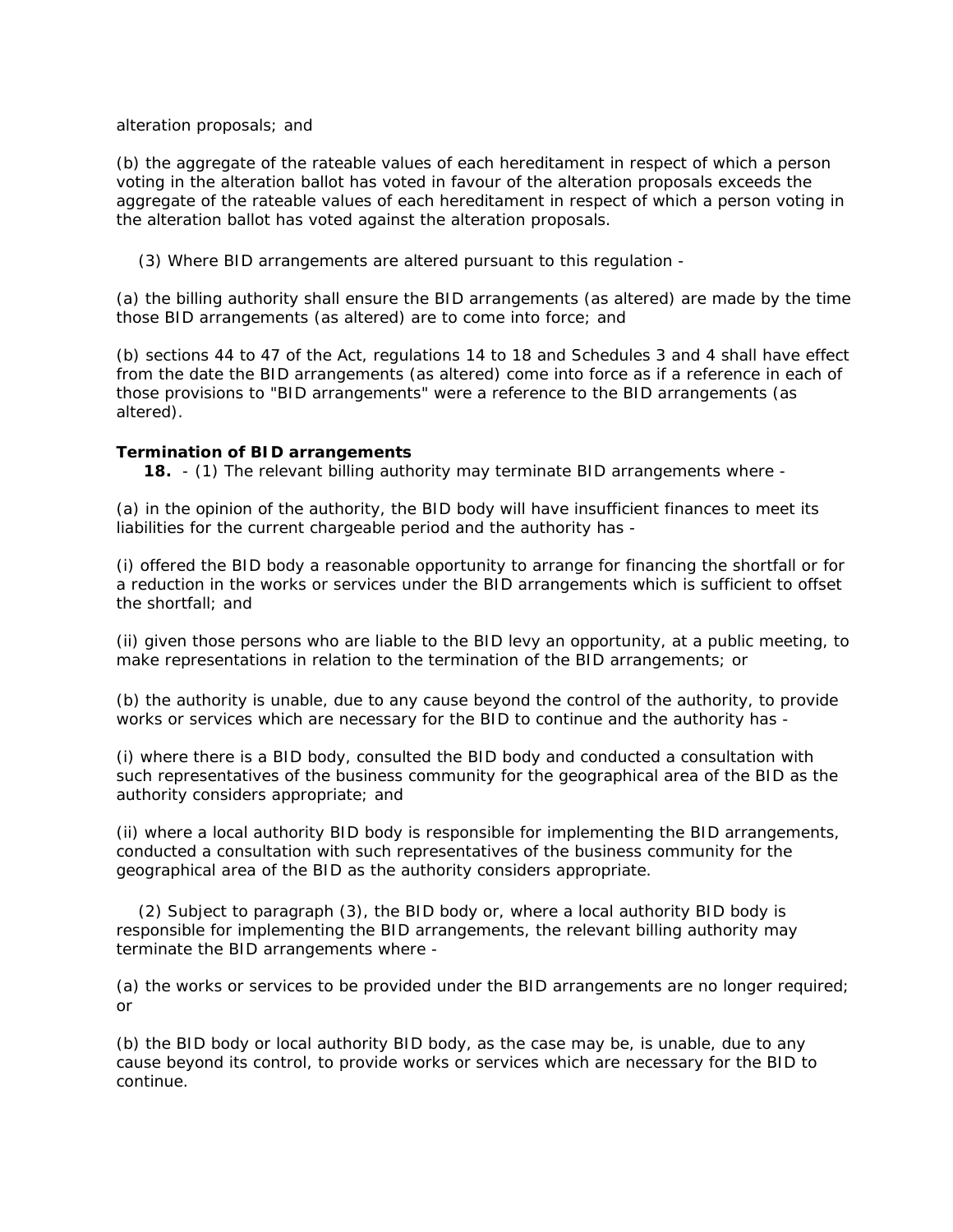(3) The BID body or, where a local authority BID body is responsible for implementing the BID arrangements, the relevant billing authority shall take no steps to terminate the BID arrangements until -

(a) where there is a BID body, it has consulted the relevant billing authority and conducted a consultation with such representatives of the business community for the geographical area of the BID as the authority considers appropriate; and

(b) where a local authority BID body is responsible for implementing the BID arrangements, the relevant billing authority has conducted a consultation with such representatives of the business community for the geographical area of the BID as the authority considers appropriate.

 (4) The relevant billing authority shall notify the BID body in writing of its intention to terminate the BID arrangements under paragraph (1) or (2) at least 28 days before the date of the termination.

 (5) The BID body shall notify the relevant billing authority in writing of its intention to terminate the BID arrangements under paragraph (2) at least 28 days before the date of the termination.

 (6) Where BID arrangements are terminated under this regulation the relevant billing authority shall, as soon as is reasonably practicable, give notice of the termination in writing to each person liable for the BID levy and the notice shall include an explanation of whether a repayment under regulation 14(4) is to be made.

#### **Information**

 **19.** The relevant billing authority shall supply to the ballot holder any information he requires for the purposes of carrying out his functions under these Regulations.

#### **Expenses of the ballot holder**

 **20.** All expenditure properly incurred by the ballot holder in relation to the holding of a ballot under these Regulations shall be paid by the relevant billing authority.

### **Electronic communication of requests, applications or notices**

 **21.** - (1) Subject to paragraph (2), a requirement in these Regulations that any request, application or notice should be in writing is satisfied where (apart from the usual meaning of that expression) the text of it -

(a) is transmitted by electronic communication;

- (b) is received in legible form; and
- (c) is capable of being used for subsequent reference.

 (2) Paragraph (1) shall not apply to any notice required or authorised to be given to or served by a billing authority on any person by Schedule 4 or any information required by paragraph 3(2) of that Schedule.

Signed by authority of the First Secretary of State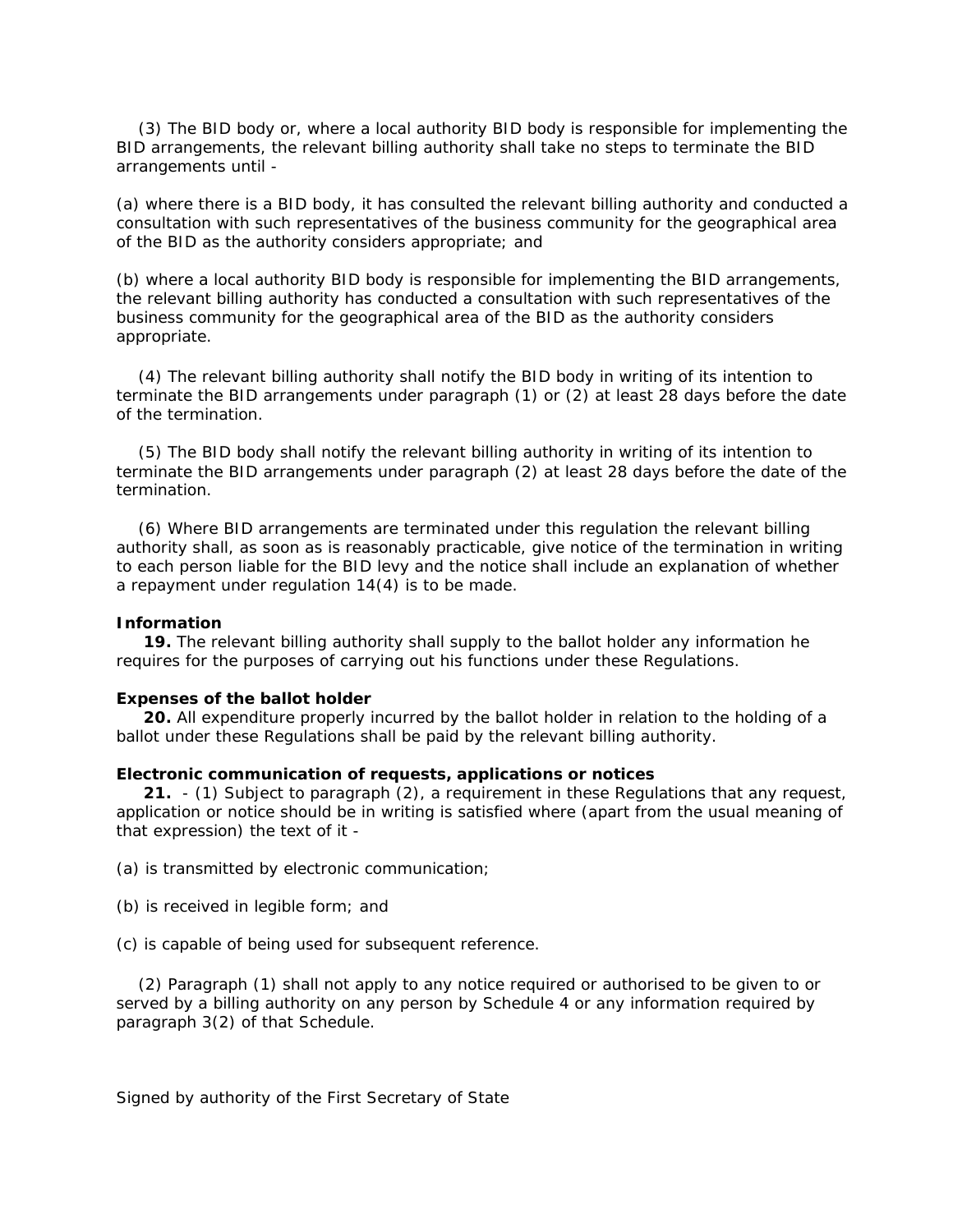*Nick Raynsford* Minister of State, Office of the Deputy Prime Minister

16th September 2004

## SCHEDULE 1

Regulation 4

CONTENT OF BID PROPOSALS, RENEWAL PROPOSALS OR ALTERATION PROPOSALS

 **1.** - (1) Subject to sub-paragraphs (2) and (3), the matters which shall be included in BID proposals are -

(a) a statement of the works or services to be provided, the name of who will provide them (the name of the BID body or local authority BID body) and the type of body the provider is (whether a local authority, a company under the control of the authority, a limited company or a partnership);

(b) a statement of the existing baseline services (if any) provided by the relevant billing authority or other public authority;

(c) a description of the geographical area (including a map showing that area) in which the proposed BID arrangements are to have effect;

(d) a statement of whether all non-domestic ratepayers in the geographical area or a specified class of them are to be liable to the BID levy, an explanation of how the amount of the BID levy to be levied is to be calculated and an explanation of whether any of the costs incurred in developing the BID proposals, holding of the ballot or implementing the BID are to be recovered through the BID levy;

(e) a statement of the specified class of non-domestic ratepayer (if any) for which and the level at which any relief from the BID levy is to apply;

(f) a statement of whether the BID arrangements may be altered without an alteration ballot and, if so, which aspects of the BID arrangements may be altered in this way;

(g) a statement of the duration of the BID arrangements; and

(h) a statement of the commencement date of the BID arrangements.

 $(2)$  In relation to sub-paragraph  $(1)(c)$ , the geographical area in which BID arrangements are to have effect shall not include part only of a whole hereditament.

 (3) In relation to sub-paragraph (1)(h), the BID proposer shall specify how many days after the notice of the result is published pursuant to paragraph 17 of Schedule 2 it proposes the BID arrangements will commence and such commencement date shall be no later than a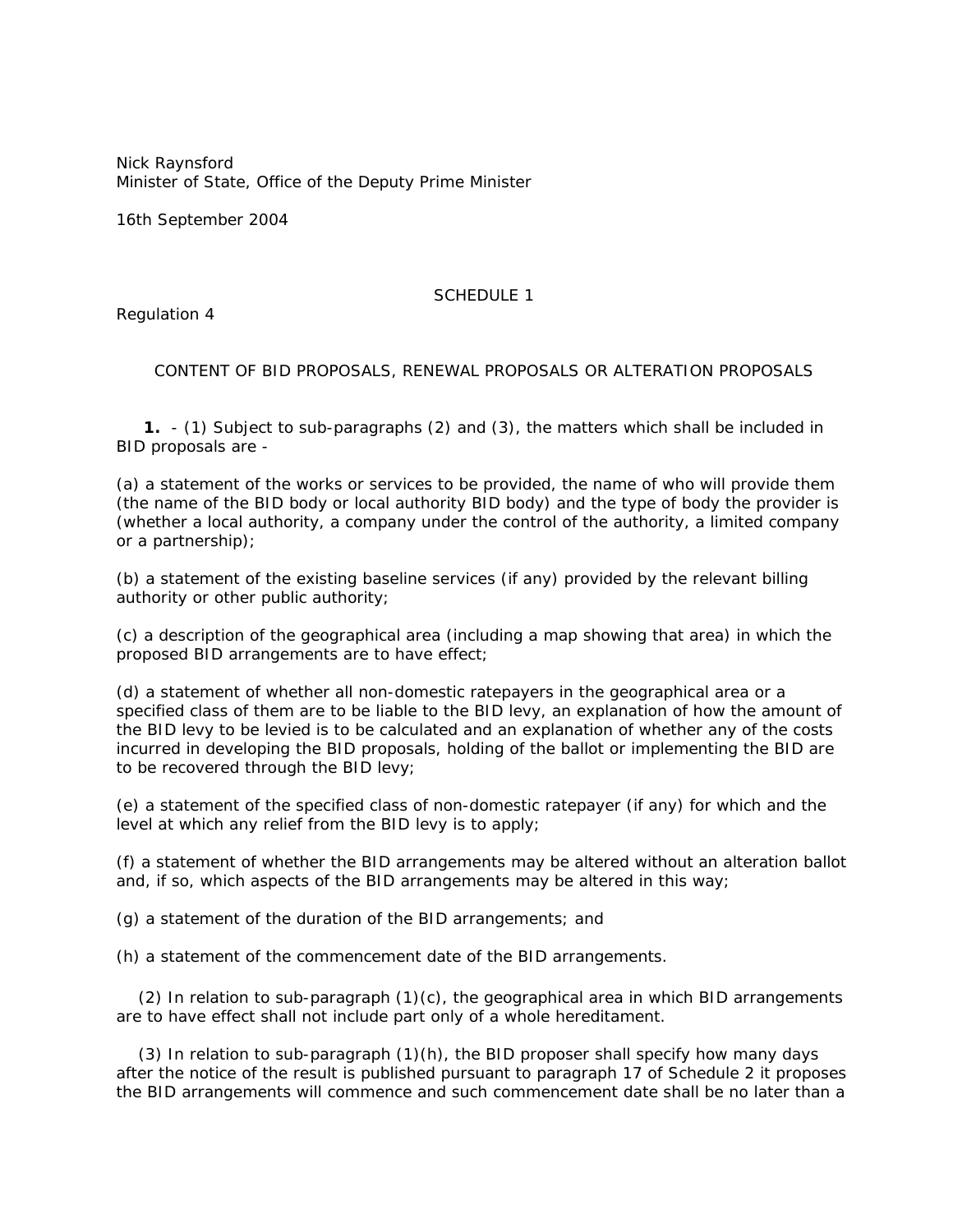year after the date of that notice.

**2.** The matters which shall be included in renewal proposals are -

(a) a statement of the proposed period (not exceeding 5 years) of the renewed BID arrangements; and

(b) a summary of the BID arrangements (including the geographical area of the BID, the works or service provided, an explanation of who is liable for the BID levy, the level of the BID levy and how it is calculated).

 **3.** - (1) Subject to sub-paragraph (2), the matters which shall be included in alteration proposals are a description of how it is proposed the BID arrangements are to be altered in relation to each of the following -

(a) the works or services to be provided or the person to have responsibility for implementing the BID arrangements;

(b) a summary of the existing baseline services (if any) provided by the relevant billing authority;

(c) the geographical area (including a map showing that area) in which the proposed BID arrangements are to have effect;

(d) the non-domestic ratepayers in the geographical area who are to be liable to the BID levy, an explanation of how the amount of the BID levy to be levied is to be calculated and an explanation of whether any of the costs incurred in developing the BID proposals, holding of the ballot or implementing the BID are to be recovered through the BID levy;

(e) the category of non-domestic ratepayer (if any) for which and the level at which any relief from the BID levy is to apply;

(f) whether the BID arrangements may be altered without an alteration ballot and, if so, which aspects of the BID arrangements may be altered in this way; and

(g) a statement of the commencement date of the alterations to the BID arrangements.

(2) In relation to sub-paragraph  $(1)(c)$ , the geographical area in which BID arrangements are to have effect shall not include part only of a whole hereditament.

(3) In relation to sub-paragraph  $(1)(g)$ , the BID body or local authority BID body, as the case may be, shall specify how many days after the notice of the result is published pursuant to paragraph 17 of Schedule 2 it proposes the alterations to the BID arrangements will come into force and such commencement date shall be no later than a year after the date of that notice.

SCHEDULE 2

Regulation 7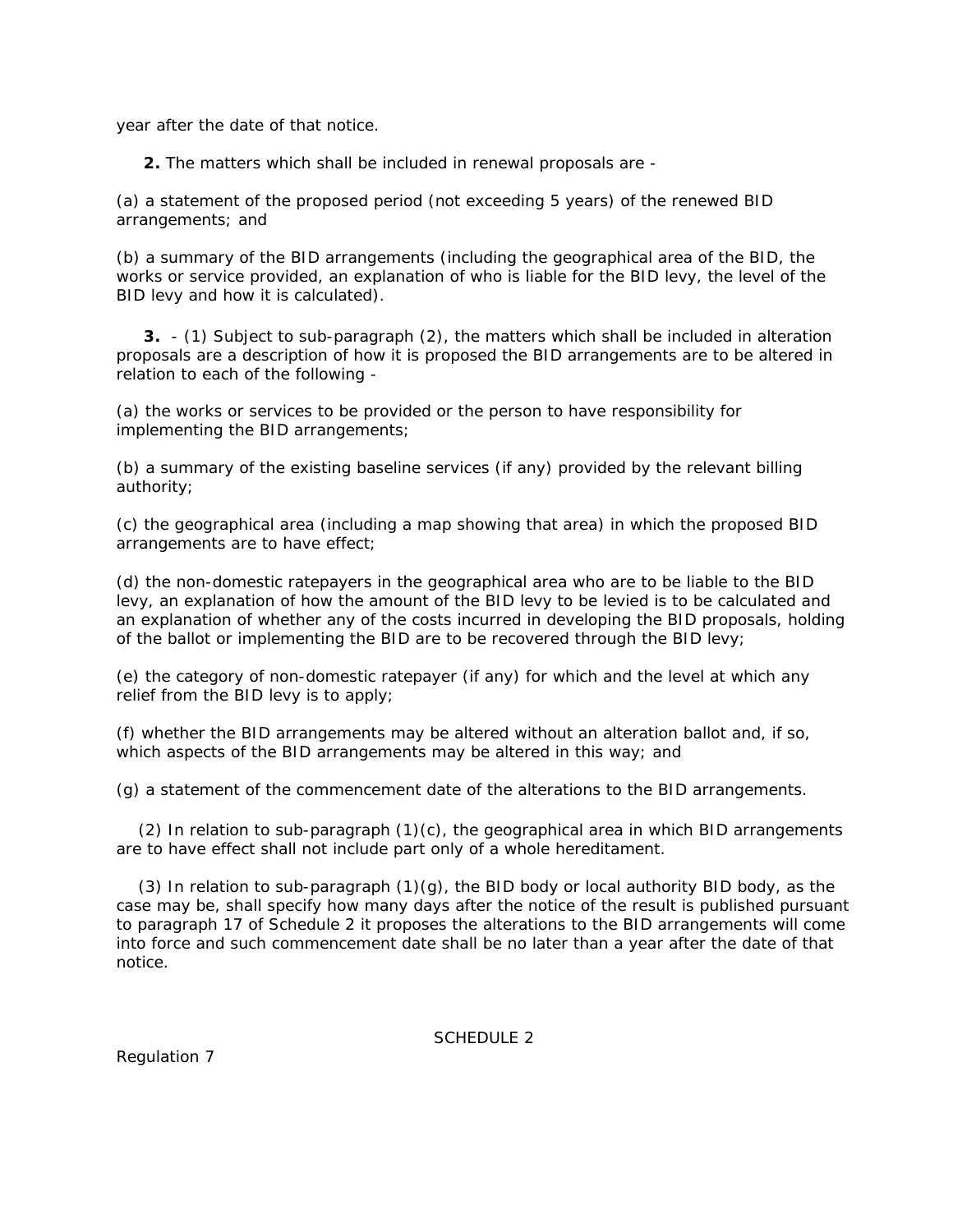# RULES FOR BID BALLOTS, RENEWAL BALLOTS AND ALTERATION BALLOTS

# PROVISIONS AS TO TIME

## *Timetable*

 **1.** The proceedings of the ballot shall be conducted in accordance with the following Table.

# **Timetable**

| Proceeding                                           | Time                                                            |
|------------------------------------------------------|-----------------------------------------------------------------|
| The billing authority instructs the<br>ballot holder | In accordance with regulation 5                                 |
| Publication of notice of ballot                      | At least 42 days before the day of the ballot<br>(paragraph 3). |
| Day of the ballot                                    | The day determined in accordance with<br>paragraph 2.           |
| Declaration of the result                            | In accordance with paragraph 17                                 |

# RULES FOR BALLOTS

## *Day of the ballot*

 **2.** - (1) Subject to sub-paragraph (2), the ballot holder shall secure that the day of the ballot is -

(a) a working day;

(b) at least 28 days after the date on which the ballot papers were sent to voters (or, where the ballot papers were sent on more than one date, the last such date); and

(c) no later than 90 days from the date on which he published the notice required by paragraph 3(a).

 (2) No later than 42 days before day of the ballot, the ballot holder may postpone the day of the ballot by up to 15 working days.

 (3) Where the ballot holder postpones the ballot under sub-paragraph (2), he shall notify the relevant billing authority and the BID proposer or BID body, as the case may be, in writing of the new day of the ballot and the reasons for the postponement and he shall take reasonable steps to publicise the new day of the ballot.

*Ballots - preliminary procedures*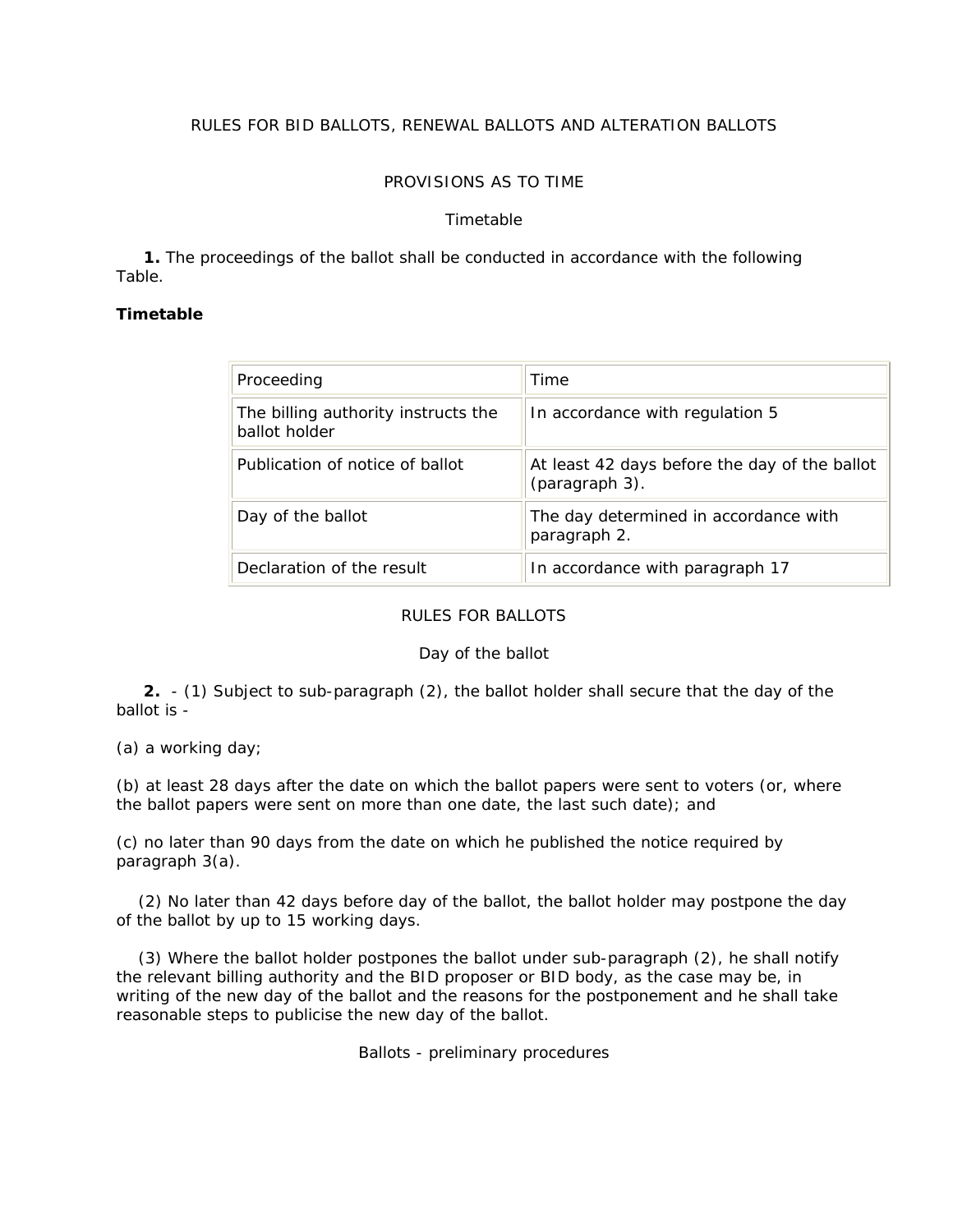**3.** The ballot holder shall, at least 42 days before the day of the ballot -

(a) publish notice of the ballot stating -

(i) the day of the ballot; and

(ii) that the ballot will be taken entirely by post, with votes to be returned by 5p.m. on the day of the ballot;

(b) prepare a list of persons entitled to vote and proxies (if any);

(c) send to each person entitled to vote or, if applicable, his proxy a statement which-

(i) explains the arrangements for the ballot;

(ii) explains that regulation 4(3) allows that person to request a copy of the BID proposals from the BID proposer; and

(iii) provides the name and address of the BID proposer; and

(d) send to the Secretary of State a copy of the notice referred to in sub-paragraph (a).

# *Ballots - general*

**4.** - (1) Each ballot shall be a postal ballot.

 (2) Each person entitled to vote in a BID ballot, renewal ballot, alteration ballot or reballot, as the case may be, shall have one vote in respect of each hereditament occupied or (if unoccupied) owned by him in the geographical area of the BID.

 (3) In ascertaining the rateable value of a hereditament for the purposes of a BID ballot, renewal ballot, alteration ballot or re-ballot, as the case may be, no account shall be taken of any alteration to the rateable value which is not shown in the list maintained under section 42(4) of the 1988 Act immediately prior to the end of the day of the ballot.

# *Proxy voting*

 **5.** - (1) Subject to the provisions of this paragraph, any person is capable of being appointed proxy to vote for another in a ballot and may vote in pursuance of the appointment.

 (2) The person entitled to vote cannot have more than one person at a time appointed as proxy to vote for him in a ballot.

 (3) Where the person entitled to vote applies to the ballot holder for the appointment of a proxy to vote for him in a particular ballot, the ballot holder shall make the appointment if the application meets the requirements of this paragraph and that the proxy is capable of being, and willing to be, appointed.

(4) An application for the appointment of a proxy shall-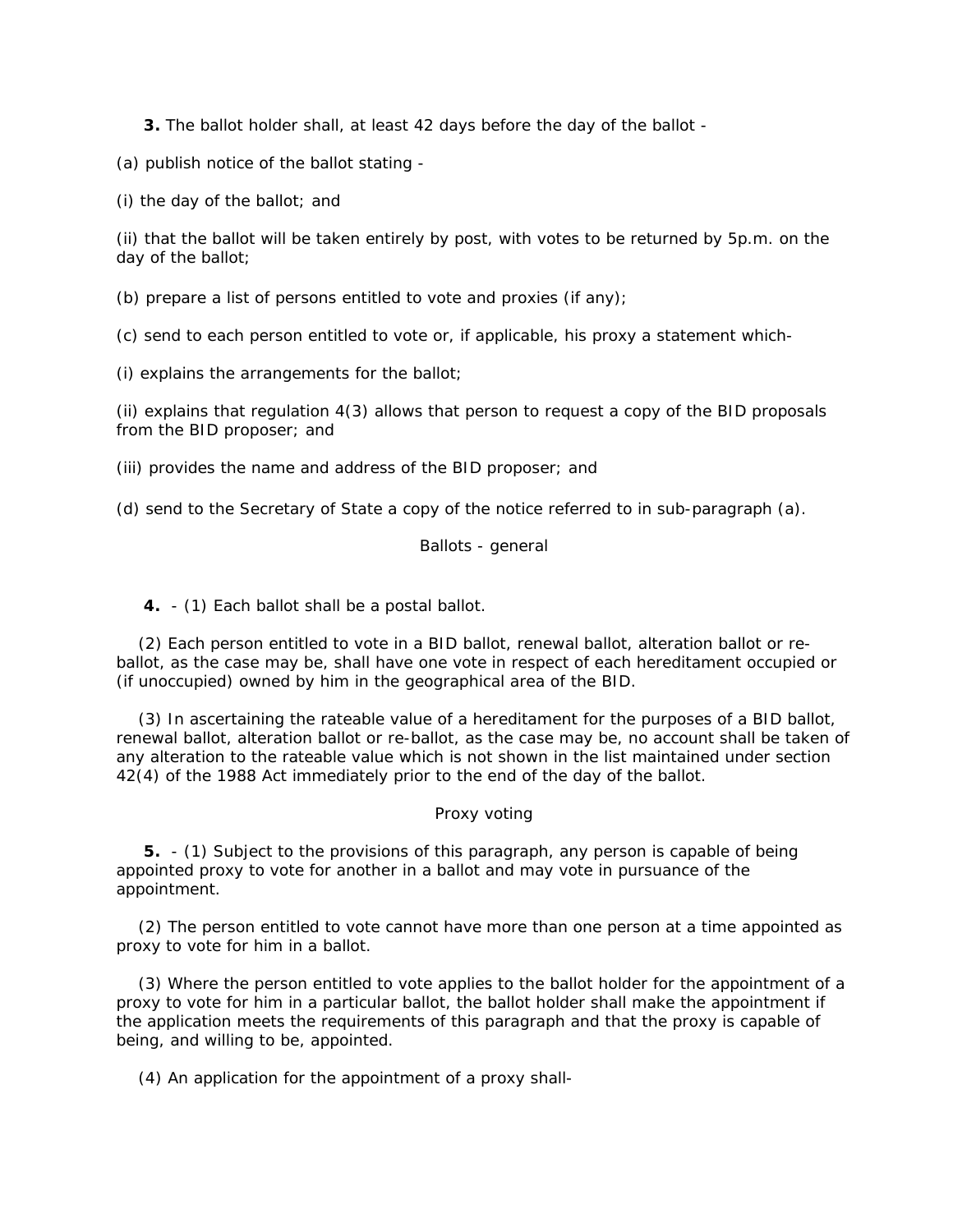(a) state the full name and address of the person whom the person entitled to vote (the applicant) wishes to appoint as his proxy;

(b) state the address of the applicant's hereditament;

(c) be signed by the applicant; and

(d) contain a statement by him that he has consulted the proxy so named and that that person is capable of being and willing to be appointed.

 (5) An application to appoint a proxy shall be refused for the purposes of a particular ballot if it is received by the ballot holder after 5p.m. on the tenth day before the day of the ballot.

(6) Where the ballot holder grants an application for the appointment of a proxy, he shall-

(a) confirm by notice in writing to the person entitled to vote that the proxy has been appointed, his name and his address; and

(b) include the proxy's details on the list referred to in paragraph 3(b).

 (7) Where the ballot holder refuses an application to appoint a proxy, he shall notify the applicant in writing of his decision and of the reason for it.

 (8) Subject to sub-paragraph (9), the appointment shall remain in force for that ballot only.

 (9) The appointment may be cancelled by the person entitled to vote giving notice to the ballot holder or by the proxy giving notice to the ballot holder that he no longer wishes to act as proxy.

 (10) A notice under sub-paragraph (9) by an person entitled to vote cancelling a proxy's appointment shall be disregarded for the purposes of a ballot if it is received by the ballot holder after 5p.m. on the fifth day before the date of the poll at that election.

 (11) Where the appointment of a proxy is cancelled under sub-paragraph (9), the ballot holder shall -

(a) notify the person entitled to vote in writing that the appointment has been cancelled;

(b) notify the person whose appointment as proxy has been cancelled in writing, unless the ballot holder has previously been notified by that person that he no longer wishes to act as proxy; and

(c) remove the name of the proxy from the record kept under paragraph 3(b).

### *Requirement of secrecy*

 **6.** - (1) Every person attending the proceedings in connection with the issue or the receipt of ballot papers shall maintain and aid in maintaining the secrecy of the voting and shall not attempt to ascertain at the proceedings in connection with the receipt of the ballot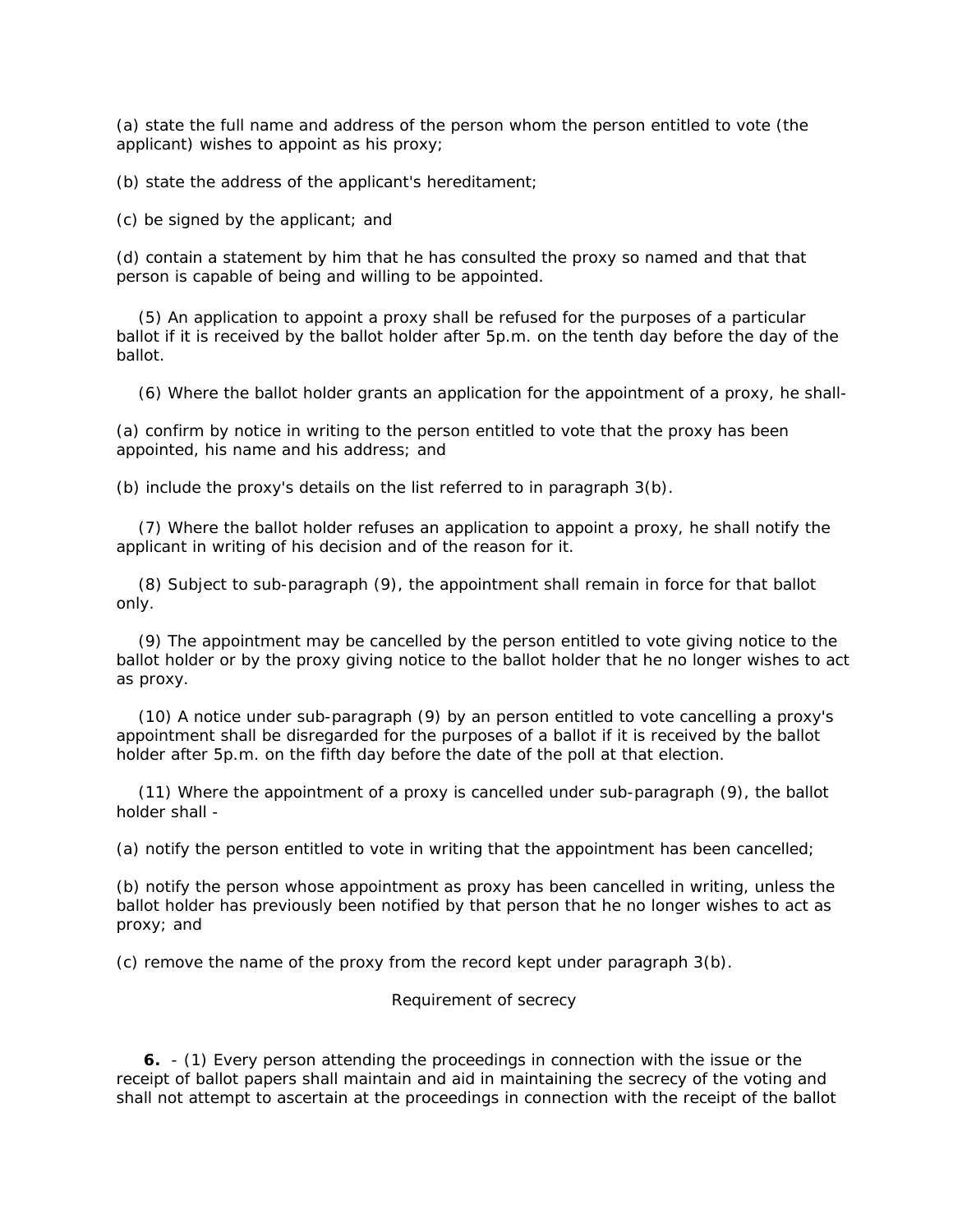papers the way in which any vote is given in any particular ballot paper or communicate any information with respect thereto obtained at those proceedings.

 (2) Every person attending at the counting of the votes shall maintain and aid in maintaining the secrecy of voting and shall not communicate any information obtained at the counting of the votes as to the way in which any vote is given on any particular ballot paper.

 (3) Nothing in this paragraph shall prevent the ballot holder and his clerks ascertaining the address and rateable value of each hereditament in respect of which a vote is cast.

### *Notification of requirement of secrecy*

 **7.** The ballot holder shall make such arrangements as he thinks fit to ensure that every person attending at proceedings in connection with the issue or receipt of ballot papers or the counting of the votes has been given a copy in writing of the provisions of paragraph 6.

### *The ballot paper*

 **8.** - (1) Nothing is to be printed on the ballot paper except in accordance with this paragraph.

(2) Each ballot paper may have a number or barcode printed on the back..

 (3) The box in which a vote may be marked on the ballot paper shall not be less than 1.5 centimetres square.

(4) All of the words on the ballot paper shall appear in the same size type.

 (5) Each ballot paper for a BID ballot, or a re-ballot in relation to a BID ballot, shall include the following wording -

Are you in favour of the Business Improvement District proposals for [*insert a list of the names of the streets in the geographical area covered by the BID proposals*]?

Place a cross (X) in the box of your choice.

| $\sim$ |  |  | n. |  |
|--------|--|--|----|--|
|--------|--|--|----|--|

This vote is in respect of -

[*insert address of the hereditament of the person entitled to vote*]

I confirm that I am entitled to vote in respect of this hereditament

Signed . . . . . . . . . . . . . . . . . . . .

Name (in block capitals) . . . . . . . . . . . . . . . . . . . .

Position . . . . . . . . . . . . . . . . . . . . (NB where the person entitled to vote is a company or partnership, please state the position held by the person signing)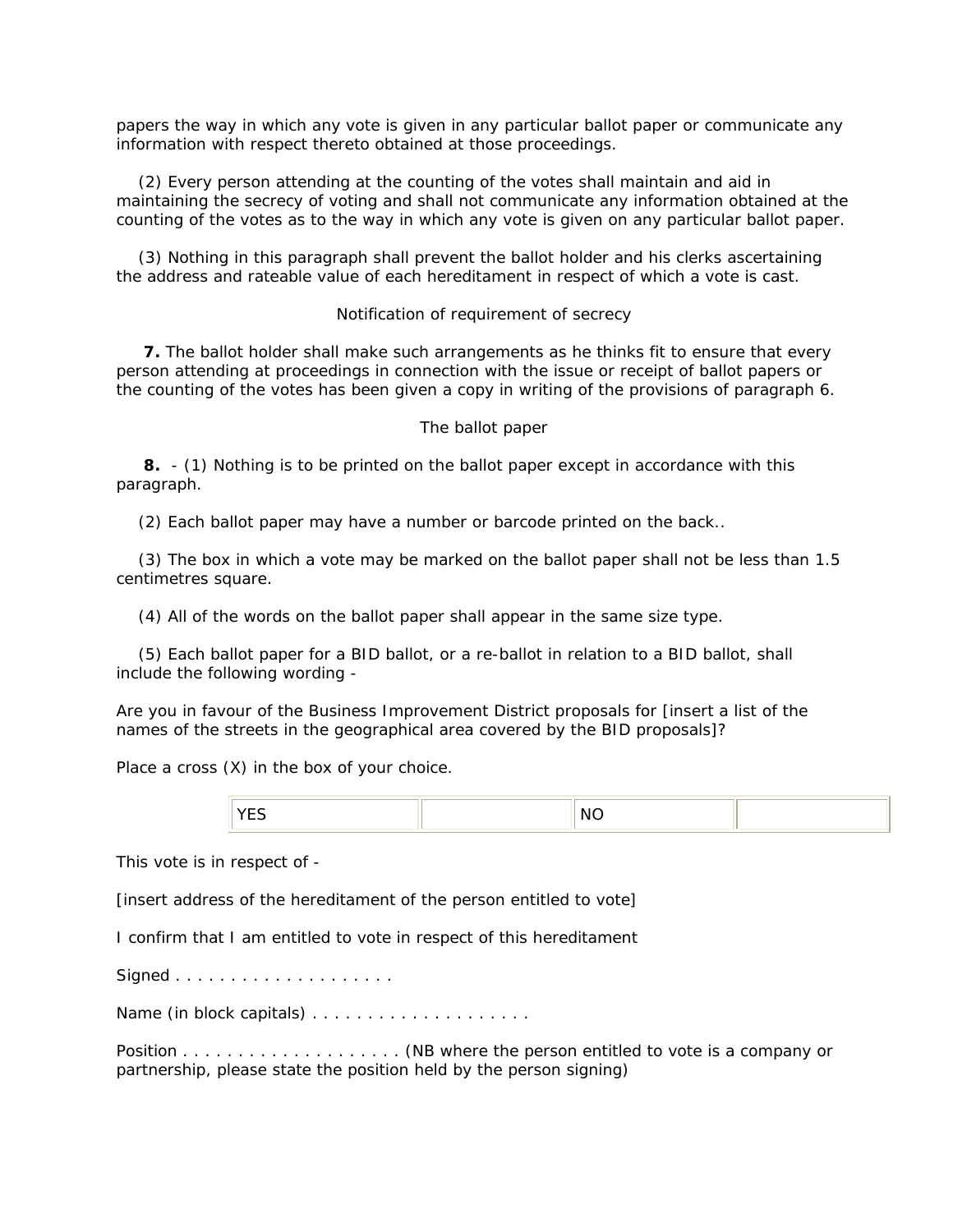Note: for your vote to be valid this ballot paper must be signed and returned to the ballot holder at [*insert address for return of ballot papers*] by 5p.m. on [*insert the day of the ballot*]

 (6) Each ballot paper for a renewal ballot, or re-ballot in relation to a renewal ballot, shall include the following wording -

Are you in favour of renewing the Business Improvement District arrangements for [*insert a list of the names of the streets in the geographical area covered by the BID*] for a further period of [*specify duration of the proposed renewed BID arrangements*]?

Place a cross (X) in the box of your choice.

|  |  | N |  |
|--|--|---|--|
|--|--|---|--|

This vote is in respect of -

[*insert address of the hereditament of the person entitled to vote*]

I confirm that I am entitled to vote in respect of this hereditament

Signed . . . . . . . . . . . . . . . . . . . .

Name (in block capitals) . . . . . . . . . . . . . . . . . . . .

Position . . . . . . . . . . . . . . . . . . . . (NB where the person entitled to vote is a company or partnership, please state the position held by the person signing)

Note: for your vote to be valid this ballot paper must be signed and returned to the ballot holder at [*insert address for return of ballot papers*] by 5p.m. on [*insert the day of the ballot*]

 (7) Each ballot paper for an alteration ballot, or re-ballot in relation to an alteration ballot, shall include the following wording -

Are you in favour of the alteration of the Business Improvement District arrangements for [*insert a list of the names of the streets in the geographical area covered by the BID*]?

Place a cross (X) in the box of your choice.

| NC<br>VEC<br>-- |  |
|-----------------|--|
|-----------------|--|

This vote is in respect of -

[*insert address of the hereditament of the person entitled to vote*]

I confirm that I am entitled to vote in respect of this hereditament

Signed . . . . . . . . . . . . . . . . . . . .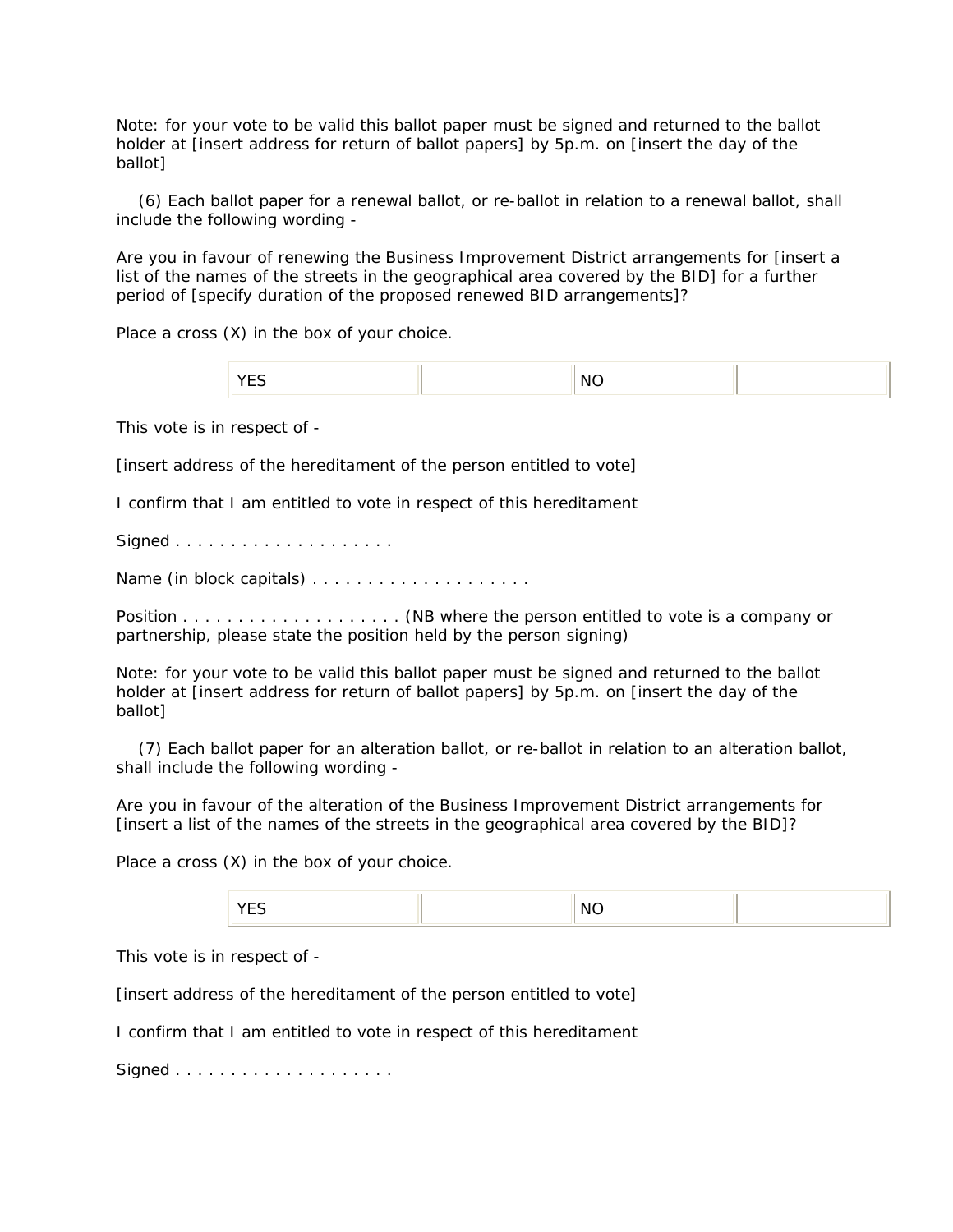Name (in block capitals) . . . . . . . . . . . . . . . . . . . .

Position . . . . . . . . . . . . . . . . . . . . (NB where the person entitled to vote is a company or partnership, please state the position held by the person signing)

Note: for your vote to be valid this ballot paper must be signed and returned to the ballot holder at [*insert address for return of ballot papers*] by 5p.m. on [*insert the day of the ballot*].

## *Prohibition of disclosure of vote*

 **9.** No person who has voted shall, in any legal proceeding to question the BID ballot, renewal ballot, alteration ballot or re-ballot, be required to state the way in which he voted.

## *Procedure on issue of ballot paper*

 **10.** - (1) One ballot paper shall be issued in respect of each person entitled to vote in the BID ballot, renewal ballot, alteration ballot or re-ballot, as the case may be, in respect of each hereditament for which he is entitled to vote.

(2) The address to which the ballot paper is to be sent is -

(a) the address of the hereditament or the principal place of business within England of the person entitled to vote; or

(b) in the case of a proxy, the address shown for the proxy on the list prepared under paragraph 3(b).

 (3) At the same time there shall be issued to each person entitled to vote or, if applicable, his proxy-

(a) a statement prepared by the ballot holder providing an explanation of the BID arrangements and the arrangements for the ballot; and

(b) an envelope for the return of the ballot paper (referred to in this Schedule as the "return envelope").

(4) For the purpose of delivering the ballot papers, the ballot holder may use -

(a) a universal service provider (as defined in the Postal Services Act 2000 $(10)$ ;

(b) any other holder of a licence under Part 2 of the Postal Services Act 2000 whose licence permits it to convey such papers from one place to another; or

(c) any other means of conveyance and delivery for which a licence is not required, pursuant to section 7 of the Postal Services Act 2000.

 (5) Postage shall be prepaid on envelopes in which the ballot paper is issued and return postage shall be prepaid on all return envelopes.

(6) No person other than the ballot holder and his clerks may be present at the issue of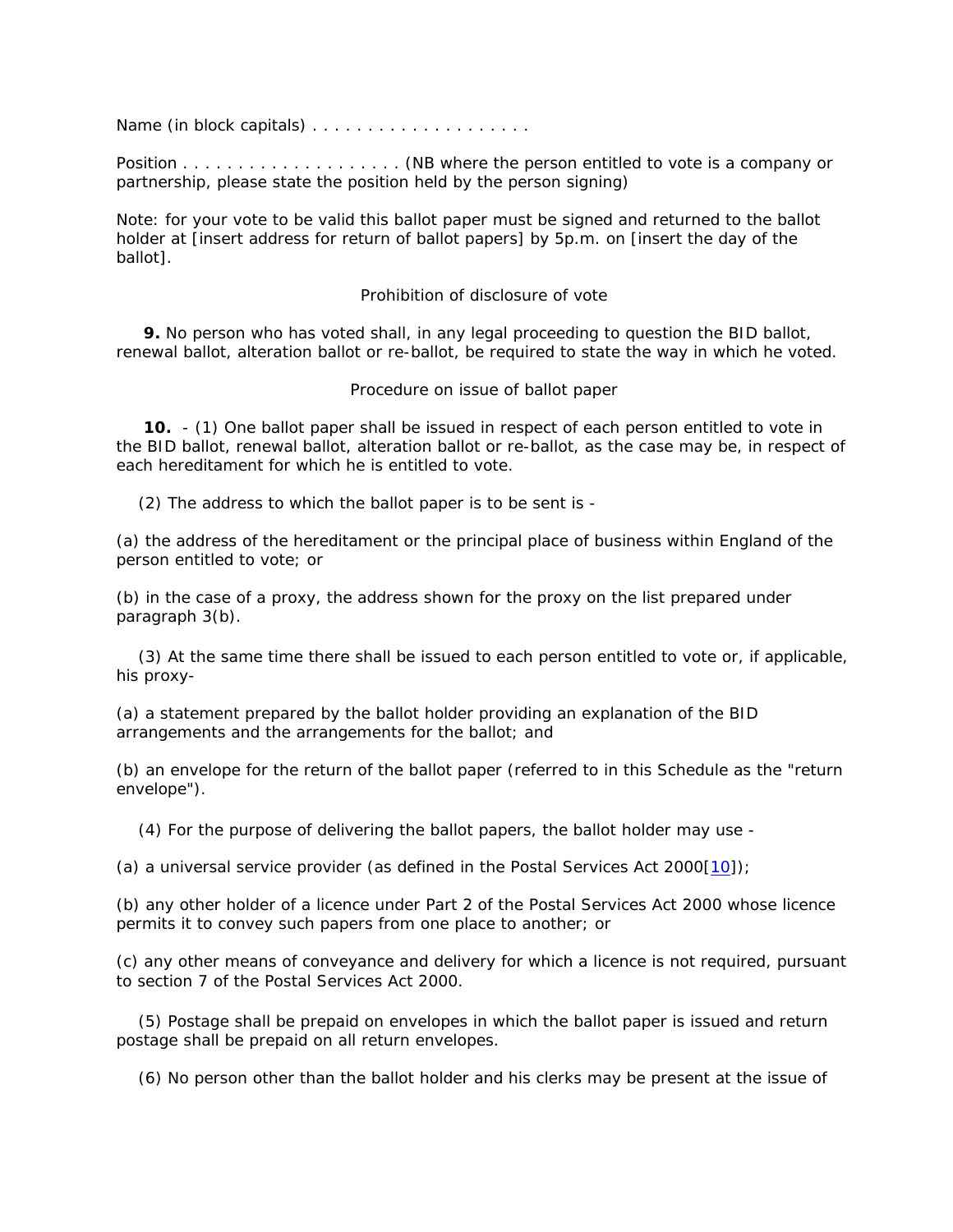ballot papers, unless permitted by the ballot holder to attend.

## *Spoilt ballot papers*

 **11.** - (1) If a voter has inadvertently dealt with his ballot paper in such manner that it cannot be conveniently used as a ballot paper (referred to as "a spoilt ballot paper") he may return (either by hand or by post) to the ballot holder the spoilt ballot paper.

 (2) On receipt of the spoilt ballot paper, the ballot holder shall issue another ballot paper, except where those documents are received later than 3 working days before the day of the ballot.

(3) The spoilt ballot paper shall be immediately cancelled.

 (4) Where a voter applies in person, the ballot holder may hand a replacement ballot paper to him instead of delivering it in accordance with paragraph 10.

## *Lost ballot papers*

 **12.** - (1) Where a voter has not received his ballot paper by the fourth working day before the day of the ballot, he may apply (whether or not in person) to the ballot holder for a replacement ballot paper.

(2) Such an application shall include evidence of the voter's identity.

 (3) Where the application is received by the ballot holder later than 3 working days before the day of the ballot and the ballot holder -

(a) is satisfied as to the voter's identity; and

(b) has no reason to doubt that the voter did not receive the original ballot paper;

he shall issue another ballot paper.

 (4) Where a ballot voter applies in person, the ballot holder may hand a replacement ballot paper to him instead of delivering it in accordance with paragraph 10.

## *Receipt of return ballot papers*

 **13.** - (1) A postal ballot paper shall not be taken to be duly returned unless it is received by the ballot holder (either by hand or by post) or at any place for delivery specified in the notice of ballot as being a place of delivery before 5pm on the day of the ballot.

 (2) On receipt of a returned ballot paper the ballot holder shall arrange for it to be kept in a secure receptacle until the votes are counted.

 (3) No person other than the ballot holder and his clerks may be present at the receipt of the ballot papers, unless permitted by the ballot holder to attend.

# *The count*

**14.** - (1) As soon as practicable after the day of the ballot, the ballot holder shall make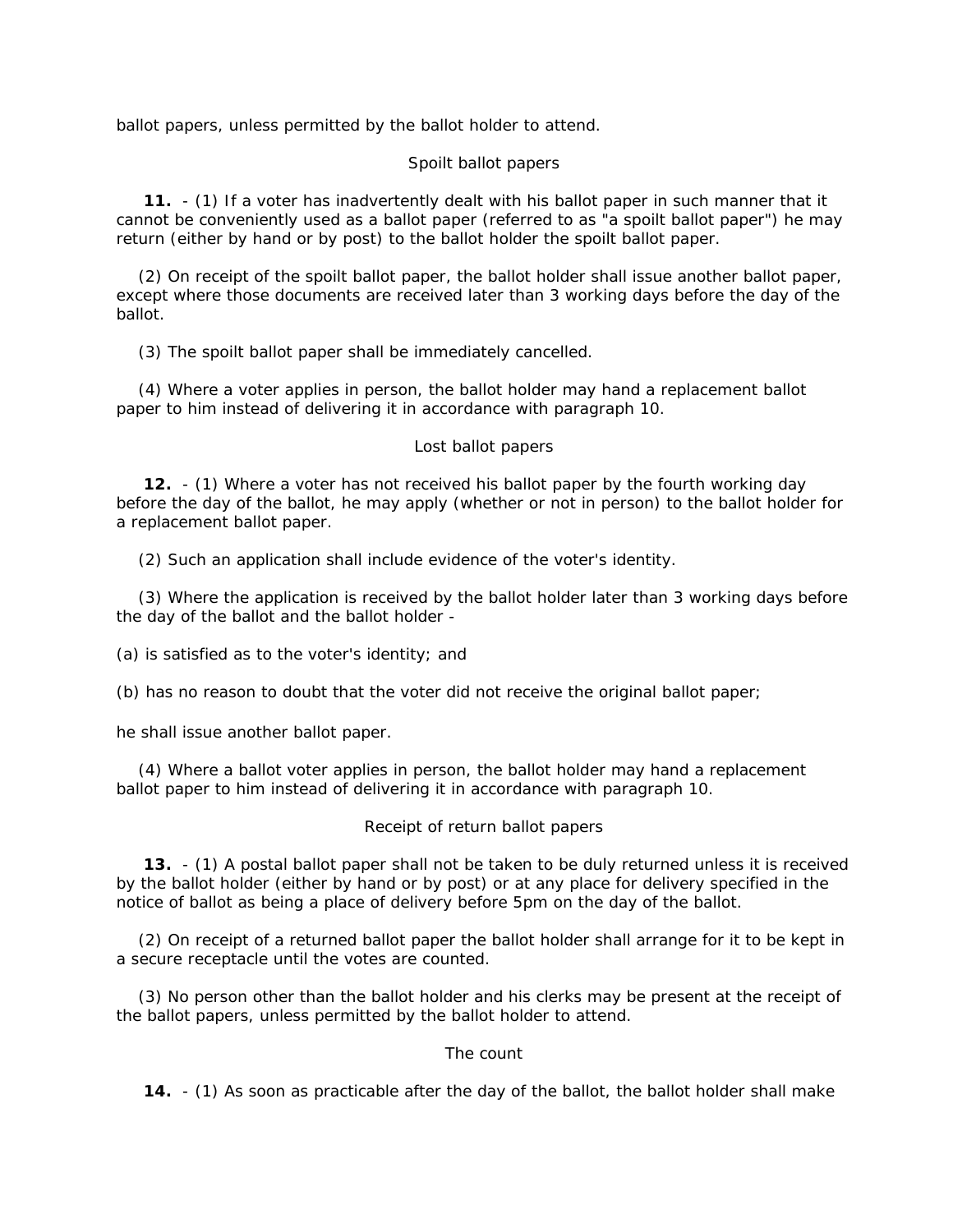arrangements for counting the votes cast on such of the ballot papers as have been duly returned (in accordance with paragraph 13(1)) and record the number counted.

 (2) No person other than the ballot holder and his clerks may be present at the counting of the votes, unless permitted by the ballot holder to attend.

### *Rejected ballot papers*

 **15.** - (1) Where a ballot paper is received which bears the same number or barcode as a ballot paper already received, both that ballot paper and the other ballot paper bearing the same number or barcode (as the case may be) shall be void and not counted.

 (2) Any ballot paper which is unsigned, unmarked or void for uncertainty shall, subject to sub-paragraph (3), be void and not counted.

(3) A ballot paper on which the vote is marked -

(a) elsewhere than in the proper place; or

(b) otherwise than by means of a cross; or

(c) by more than one mark,

shall not for such reason be deemed to be void if the voting intention appears clear.

#### *Decisions on ballot papers*

 **16.** The decision of the ballot holder on any question arising in respect of a ballot paper shall be final.

### *Declaration of result*

**17.** - (1) The ballot holder shall certify -

(a) the total number of votes cast in the ballot excluding any votes given on ballot papers rejected under paragraph 15;

(b) the aggregate rateable value of each hereditament in respect of which a person voted in the ballot;

(c) the total number of votes cast in favour of the question asked in the ballot; and

(d) the aggregate rateable value of each hereditament in respect of which a person voting in the ballot has voted in favour of the question asked.

(2) The ballot holder, having made the certification under sub-paragraph (1), shall -

(a) forthwith make a declaration of the matters so certified; and

(b) as soon as reasonably practicable give public notice of the matters so certified.

*Validity*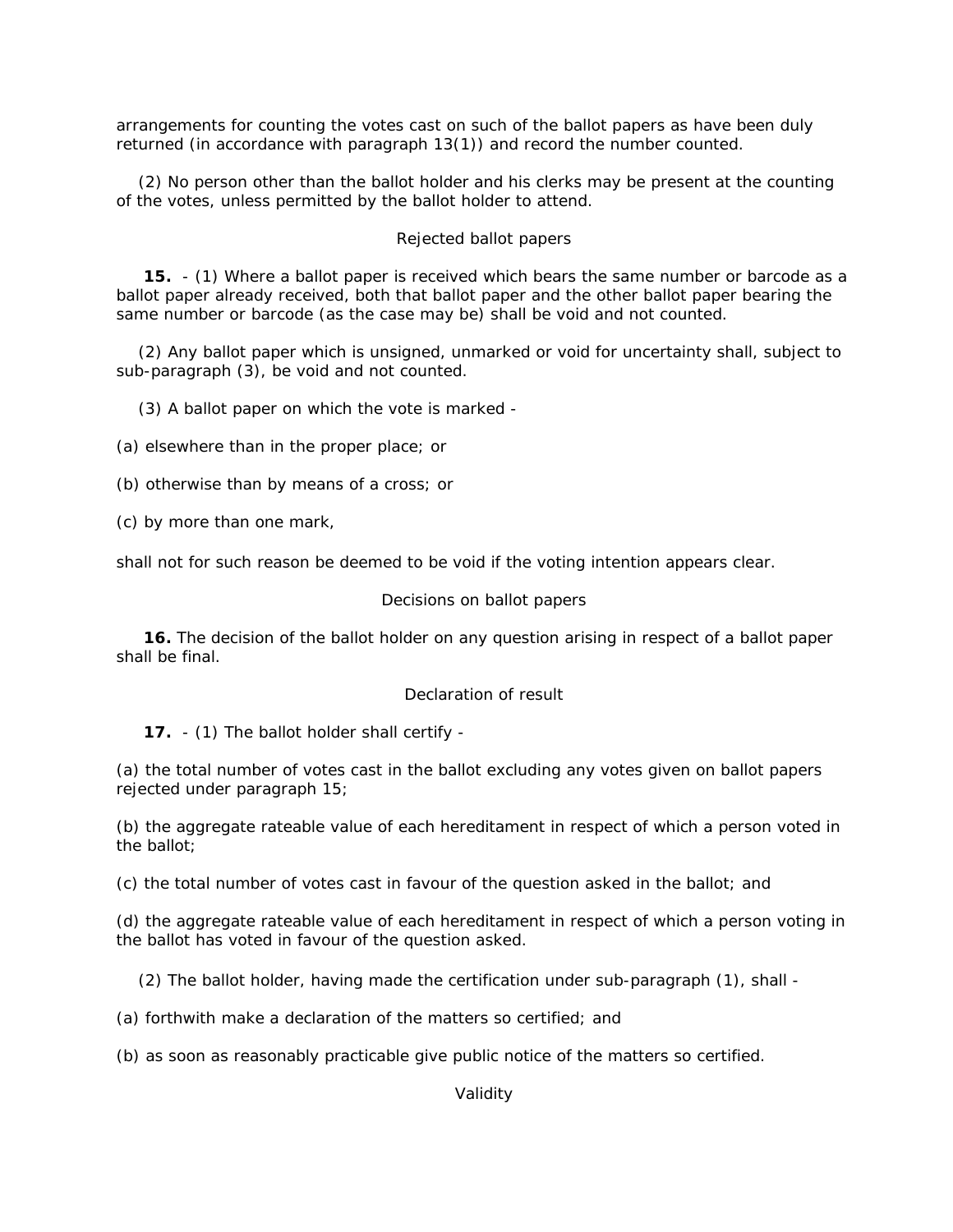**18.** - (1) No BID ballot, renewal ballot, alteration ballot or re-ballot, as the case may be, shall be declared invalid by reason of any act or omission of the ballot holder or any other person in breach of the provisions of this Schedule, if it appears to a court considering the question that -

(a) the BID ballot, renewal ballot, alteration ballot or re-ballot, as the case may be, was so conducted as to be substantially in accordance with the provisions of this Schedule; and

(b) the act or omission did not affect its result.

 (2) A BID ballot, renewal ballot, alteration ballot or re-ballot, as the case may be, unless proceedings are started in relation to it before the commencement date of the BID arrangements, renewed BID arrangements of altered BID arrangements (as the case may be), shall be deemed to have been to all intents a good and valid ballot.

### *Retention of ballot papers*

 **19.** The ballot holder shall retain the ballot papers for six months after the day of the ballot and then, unless otherwise directed by order of the High Court, shall cause them to be destroyed.

## SCHEDULE 3

Regulation 14

## THE KEEPING OF THE BID REVENUE ACCOUNT

#### Part 1

## Credits to the Account

 **1.** For each year a billing authority which is required to keep a BID Revenue Account ("the account") shall carry to the credit of the account amounts equal to the items listed in this Part of this Schedule.

## *Item 1: BID revenues*

Sums paid for the year under sections 43 and 45 of the Act.

### *Item 2: Income from BID services and facilities*

 Sums received by the authority for the year in respect of services or facilities provided by it (excluding contributions made by it to the BID under section 43(2)(a) of the Act) under the BID arrangements.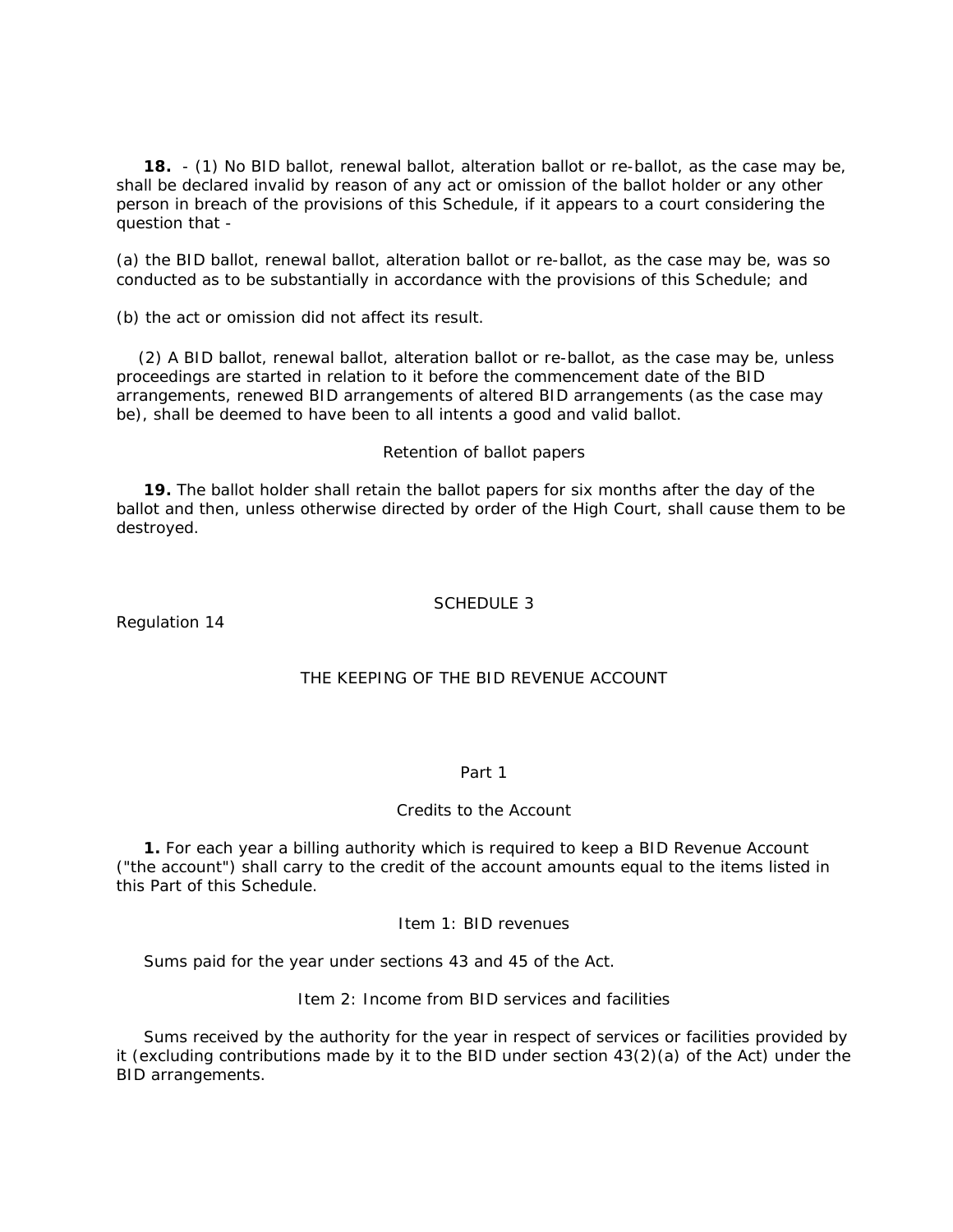*Item 3: reduced provision for bad or doubtful debts*

The following, namely -

(a) any sums debited to the account for a previous year under sub-paragraph (a) of item 2 of Part 2 of this Schedule which have been recovered by the authority during the year; and

(b) any amount by which, in the opinion of the authority, any provision debited to the account for a previous year under sub-paragraph (b) of that item should be reduced.

## *Item 4: credit balance from previous year*

Any credit balance shown in the account for the previous year.

## Part 2

## Debits to the Account

 **2.** For each year a billing authority which is required to keep a BID Revenue Account ("the account") shall carry to the debit of the account amounts equal to the items listed in this Part of this Schedule.

# *Item 1: BID cost of collection*

The cost to the authority for the year in respect of collecting the BID levy.

# *Item 2: BID expenditure*

 The expenditure of the authority for the year in respect of the BID arrangements (including sums paid to a third party to undertake the works or services under the BID arrangements).

## *Item 3: provision for bad or doubtful debts*

The following, namely -

(a) any sums credited to the account for the year or any previous year under item 1 or 2 of Part 1 of this Schedule which, in the opinion of the authority, are bad debts which should be written off; and

(b) any provision for doubtful debts which, in their opinion, should be made in respect of sums so credited.

## *Item 4: debit balance from previous year*

Any debit balance shown in the account for the previous year.

SCHEDULE 4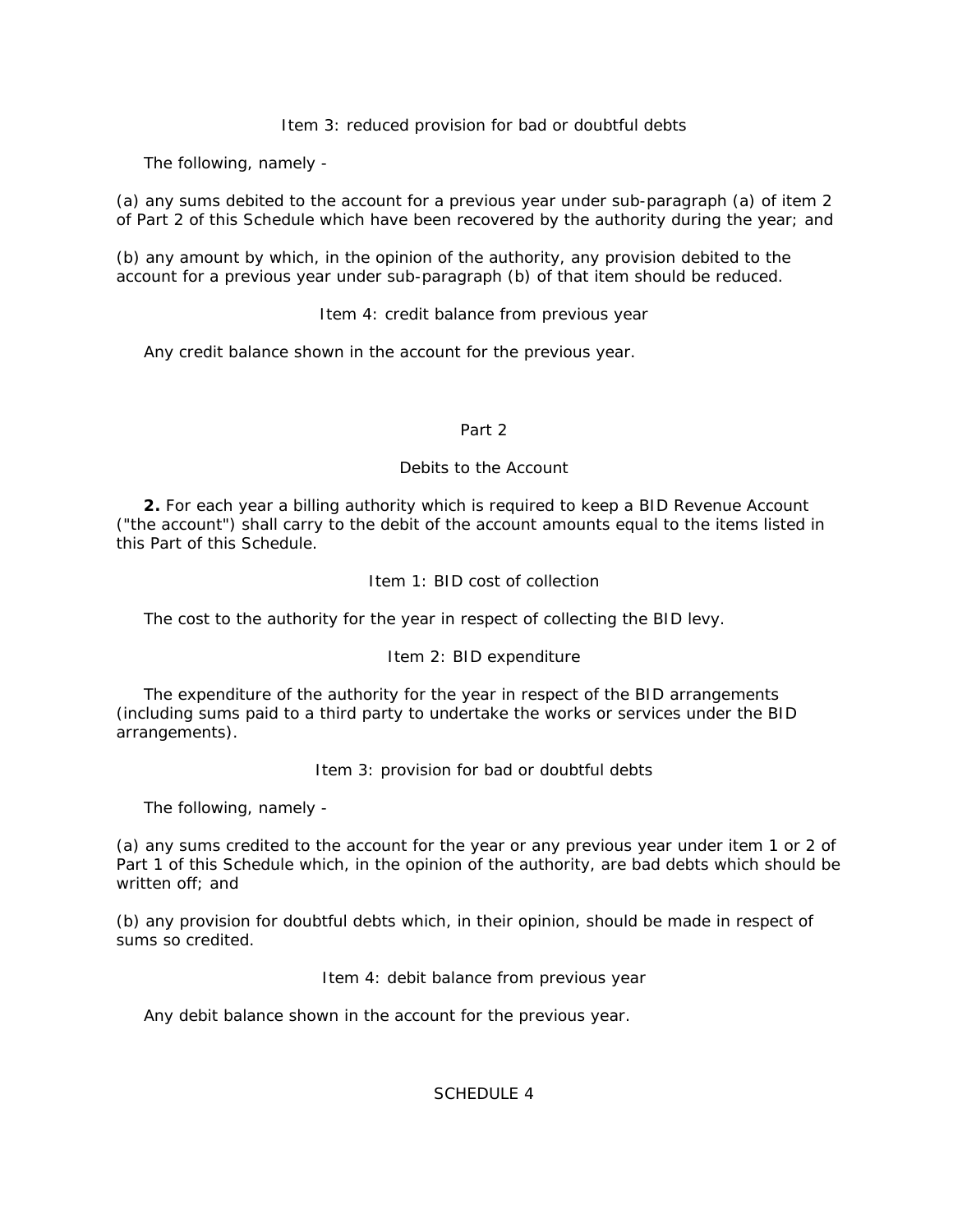# IMPOSITION, ADMINISTRATION, COLLECTION, RECOVERY

### AND APPLICATION OF THE BID LEVY

#### *Interpretation*

 **1.** - (1) In this Schedule "relevant period" in relation to a notice means the chargeable period to which the notice relates.

 (2) Where references are made in this Schedule to the day on which a notice is issued, they shall be taken to be references -

(a) if the notice is served in the manner described in sub-paragraph (4) below or section 233(2) of the Local Government Act 1972[11] by being left at, or sent by post to, a person's place of business or proper address, to the day on which it is so left or posted, or

(b) in any other case, to the day on which it is served.

 (3) Where any notice which is required or authorised by this Schedule to be given to or served on a person falls to be given or served by or on behalf of the Common Council of the City of London or by an officer of the Common Council of the City of London, it may be given or served in any manner in which it might be given or served under section 233 of the Local Government Act 1972 as if the Common Council were a local authority within the meaning of that section.

 (4) Without prejudice to section 233 of the Local Government Act 1972 and subparagraph (3) above, where any notice which is required or authorised by this Schedule to be given to or served on a person relates to a hereditament which is (or, where such a notice relates to more than one hereditament, one or more of which is) a place of business of that person, it may be given or served by leaving it at, or by sending it by post to him at, the place of business (or, as the case may be, one of those places of business).

 (5) Without prejudice to section 233 of the Local Government Act 1972 and subparagraphs (3) and (4) above and subject to sub-paragraphs (6) to (9) below, any notice required or authorised to be given to or served by a billing authority on any person by this Schedule, or any information required by paragraph 3(2) of this Schedule to be supplied to any person when a demand notice (within the meaning of this Schedule) is served -

(a) may be so given, served or supplied by sending the notice or information to that person by electronic communication to such address as may be notified by that person for that purpose; or

(b) shall be treated as given, served or supplied to that person where -

(i) the billing authority and that person have agreed for that purpose that any documents containing the notice or information may be accessed by that person on a website;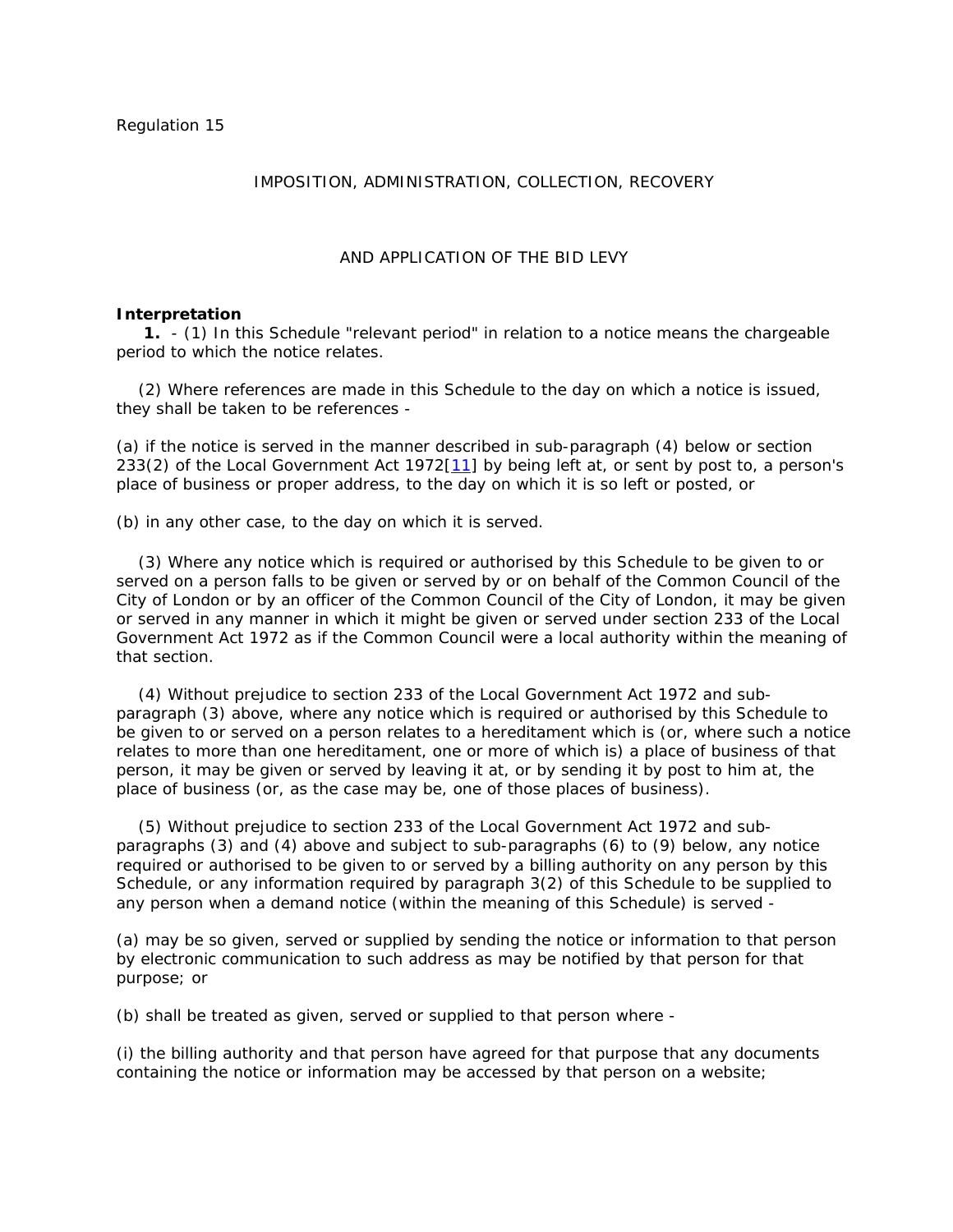(ii) the document is a document to which that agreement applies;

(iii) the billing authority has published the document on a website; and

(iv) that person is notified, in a manner for the time being agreed for those purposes between him and the billing authority, of -

(aa) the publication of the document on a website;

(bb) the address of that website; and

(cc) the place on the website where the document may be accessed.

 (6) For the purpose of any legal proceedings, a notice given by a means described in paragraph (5) shall, unless the contrary is proved, be treated as served on the second business day after -

(a) it was sent in accordance with sub-paragraph  $(5)(a)$ ; or

(b) notification of its publication was given in accordance with sub-paragraph  $(5)(b)(iv)$ .

 (7) A person who has notified an address for the purpose of sub-paragraph (5)(a) shall, by notice in writing to the billing authority, advise the billing authority of any change in that address; and the change shall take effect on the third business day after the date on which the notice is received by the billing authority.

 (8) A person who has notified an address for the purpose of sub-paragraph (5)(a) may, by notice in writing to the billing authority, withdraw that notification; and the withdrawal shall take effect on the third business day after the date on which the notice is received by the billing authority.

 (9) A person who has entered into an agreement with the billing authority under subparagraph (5)(b)(i) may, by notice in writing to the billing authority, inform the authority that he no longer wishes to be a party to the agreement; and where such notice is given, the agreement shall be treated as revoked on the third business day after the date on which the notice is received by the billing authority.

### *The requirement for demand notices*

 **2.** - (1) For each chargeable period a relevant billing authority shall, in accordance with paragraphs 4 to 6, serve a notice in writing on every person who is liable for the BID levy in relation to the BID arrangements for the period.

(2) Different demand notices shall be served for different chargeable periods.

 (3) A demand notice shall be served with respect to the amount payable for every hereditament as regards which a person is liable for the BID levy, though a single notice may relate to the amount payable with respect to more than one such hereditament.

 (4) If a single demand notice relates to the amount payable with respect to more than one hereditament the amounts due under it, and the times at which they fall due, shall be determined as if separate notices were issued in respect of each hereditament.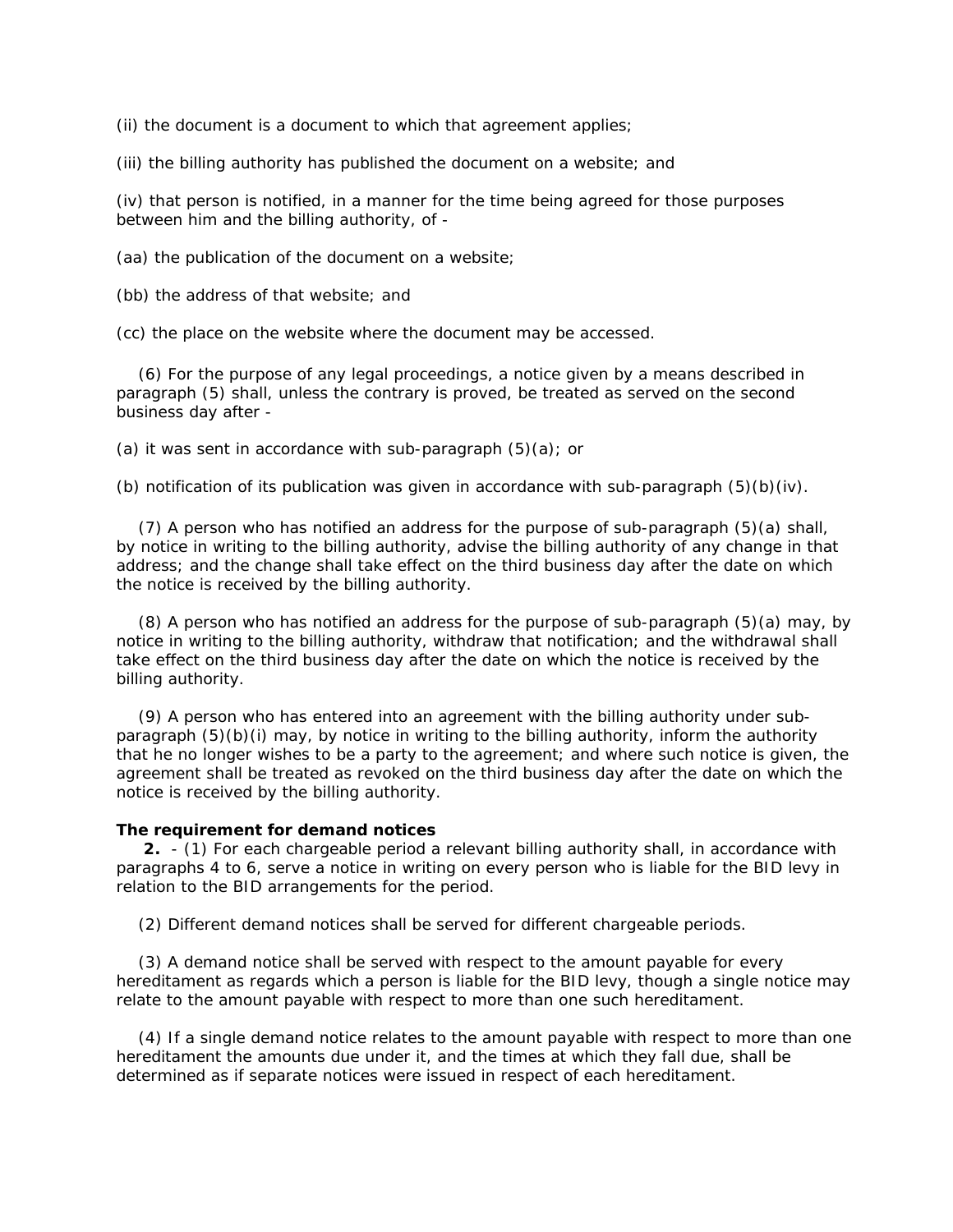# *Content of demand notices*

**3.** - (1) A demand notice shall contain the following matters -

(a) a statement of the address and description of each hereditament to which the notice relates;

(b) a statement explaining how the BID levy is calculated for each hereditament to which the notice relates; and

(c) a statement of the days (if any) on which, for the purposes of calculating the payments required to be made under the notice, it was understood that the person who is liable for the BID levy in respect of the hereditament fell within the description in the BID arrangements of persons who are to be liable for the BID levy for the chargeable period in question.

 (2) A billing authority must when it serves a demand notice supply to the person to whom the notice is served the following information -

(a) the revenue from the BID levy the billing authority was due to receive in the previous year;

(b) the amount spent on the BID arrangements in the previous year;

(c) a description of the matters on which it was spent; and

(d) a description of the matters on which it is intended to spend the revenue from the BID levy in the financial year.

# *Invalid notices*

**4.** - (1) Where -

(a) a demand notice is invalid because it does not comply with paragraph 3;

(b) the failure so to comply was due to a mistake; and

(c) the amounts required to be paid under the notice were demanded in accordance with paragraph 3(1),

the requirement to pay those amounts shall apply as if the notice were valid.

 (2) Where a requirement to pay an amount under an invalid notice subsists by virtue of sub-paragraph (1), the billing authority shall as soon as practicable after the mistake is discovered issue to the person who is liable for the BID levy concerned a statement of the matters which were not contained in the notice and which should have been so contained.

# *Service of demand notices*

 **5.** - (1) Subject to sub-paragraph (2), a demand notice shall be served on or as soon as practicable after -

(a) except in a case falling within paragraph (b), the first day of the relevant period; or

(b) if the person falls within the description of person to be liable to the BID levy specified in the BID arrangements as regards the hereditament concerned later in the relevant period,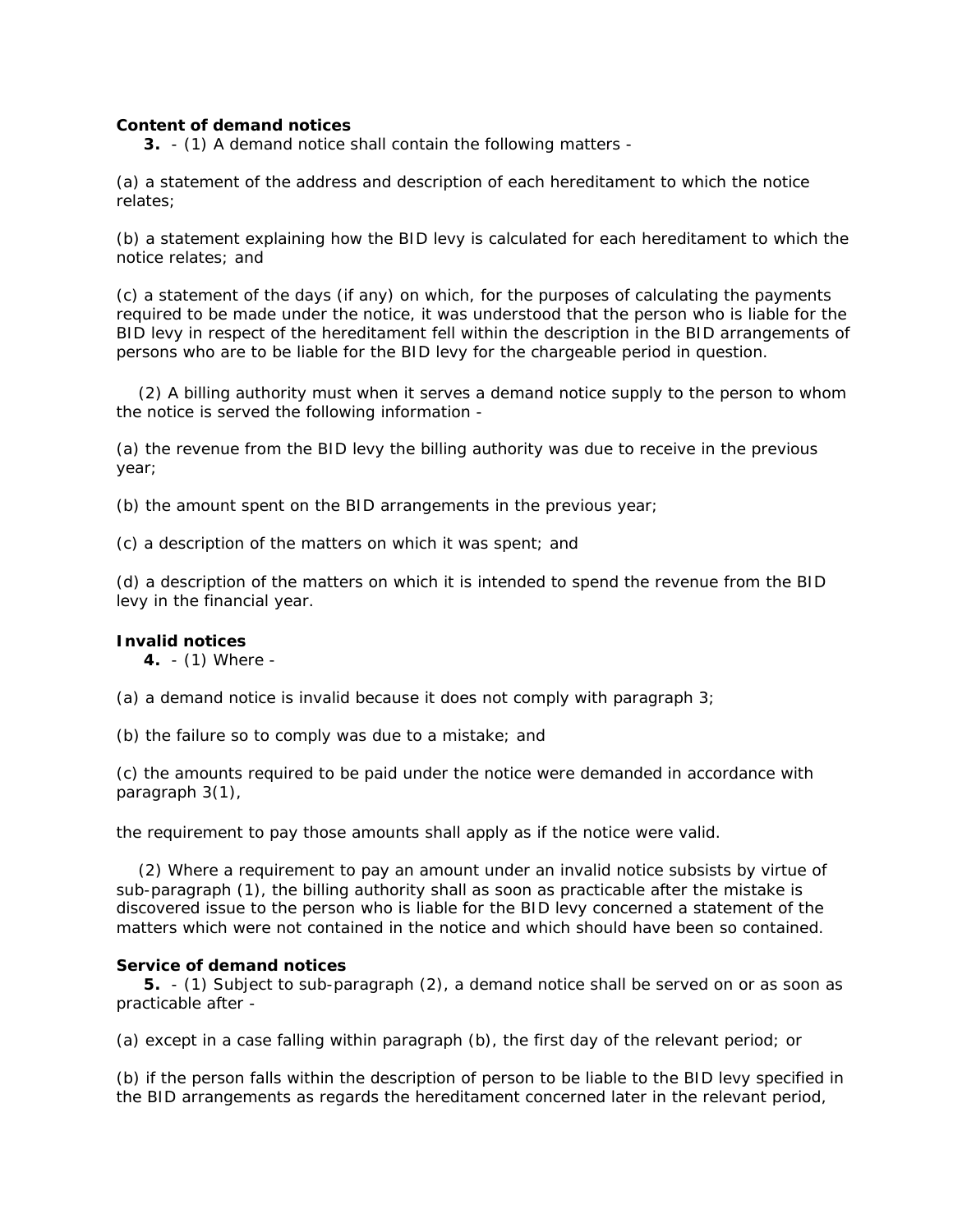the first day after that day in respect of which he falls within that description.

 (2) A demand notice may be served before the beginning of the relevant period on a person who, on the day it is issued, the relevant billing authority considers will fall within the description of person to be liable to the BID levy specified in the BID arrangements as regards the hereditament to which it relates; and if it is so served, references in this Schedule to a person who is liable for the BID levy shall, in relation to that notice and so far as the context permits, be construed as references to that person.

### *Payments under demand notices*

 **6.** - (1) If a demand notice is issued before or during the relevant period and it appears to the relevant billing authority that the person falls within the description of person to be liable to the BID levy specified in the BID arrangements in respect of the day on which the notice is issued as regards the hereditament to which it relates, the notice shall require payment of an amount equal to the relevant billing authority's estimate of the amount payable for the period.

 (2) In making an estimate under sub-paragraph (1) the relevant billing authority shall assume, as respects a period which falls after the issue of the notice, that the person will continue to fall within the description referred to in sub-paragraph (1).

 (3) If a demand notice is issued during the relevant period but sub-paragraph (1) does not apply, the notice shall require payment of an amount equal to the amount payable for the period in the period up to the day on which the person last fell within the description of person to be liable to the BID levy specified in the BID arrangements as regards the hereditament concerned.

 (4) If, after a notice is served to which sub-paragraph (3) applies, the person again falls within the description of person to be liable to the BID levy specified in the BID arrangements in the relevant period as regards the hereditament concerned, a further notice shall be served on him requiring payments with respect to the amount payable in relation to the hereditament for the period in the relevant period beginning with the day in respect of which the person so falls within the said description again.

 (5) Where a further notice is issued under sub-paragraph (4), paragraphs 5 to 8 shall apply to the further notice with respect to the period referred to in sub-paragraph (4) as if it were a demand notice and the person had not previously fallen within the description of person to be liable to the BID levy specified in the BID arrangements.

 (6) If a demand notice is issued after the end of the relevant period, it shall require payment of the amount payable for the period.

### *Payments under demand notices: further provision*

 **7.** - (1) Unless an agreement under sub-paragraph (3) in relation to the relevant period has been reached before the demand notice is issued, a notice to which paragraph 6(1) applies shall require the estimate of the amount payable on expiry of such period (being not less than 14 days) after the day of issue of the notice as is specified in it.

 (2) If an agreement under sub-paragraph (3) in relation to the relevant period has been reached before the demand notice is issued, a notice to which paragraph 6(1) applies shall require the estimate of the amount payable to be paid in accordance with that agreement.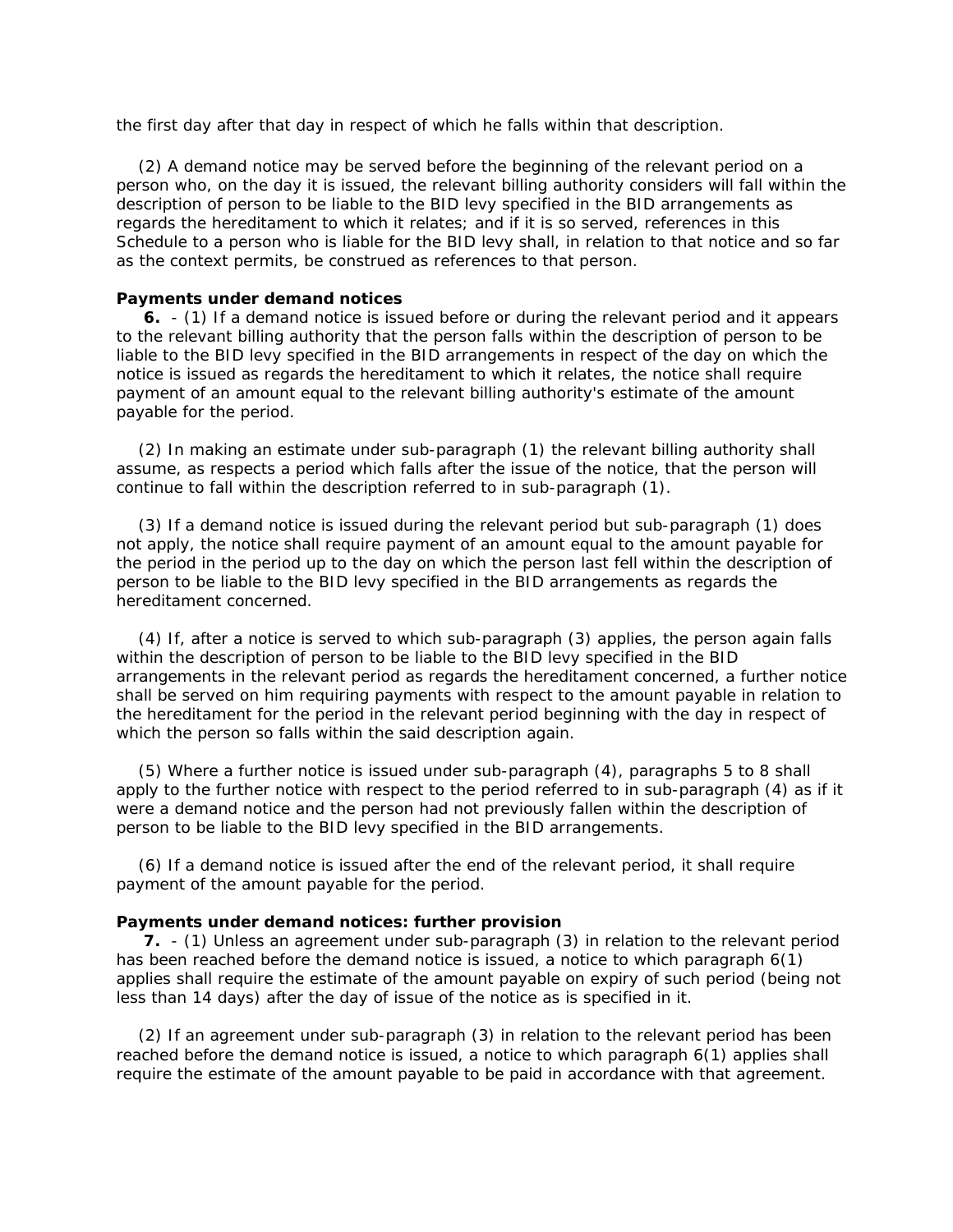(3) A relevant billing authority and a person who is liable for the BID levy may agree that the estimate of the amount payable which is required to be paid under a notice to which paragraph 6(1) applies should be paid in such manner as is provided by the agreement.

 (4) Notwithstanding anything in the preceding provisions of this paragraph, such an agreement may be entered into either before or after the demand notice concerned is issued, and may make provision for the cessation or adjustment of payments, and for the making of fresh estimates, in the event of the estimate mentioned in paragraph 6(1) turning out to be wrong; and if it is entered into after the demand notice has been issued, it may make provision dealing with the treatment for the purposes of the agreement of any sums paid before it was entered into.

 (5) A notice to which paragraph 6(3) or (5) applies shall require payment of the amount payable on the expiry of such period (being not less than 14 days) after the day of issue of the notice as is specified in it.

 (6) No payment in respect of the amount payable by a person who is liable for the BID levy in relation to a hereditament for any chargeable period need be made unless a notice served under this Schedule requires it.

### *Demand notices: final adjustment*

**8.** - (1) This paragraph applies where -

(a) a notice has been issued by a relevant billing authority under this Schedule requiring a payment or payments to be made by a person who is liable for the BID levy in respect of the amount payable in relation to a hereditament for a chargeable period or part of a chargeable period;

(b) the payment or payments required to be paid are found to be in excess of or less than the amount payable in relation to the hereditament for the period or the part; and

(c) provision for adjusting the amounts required under the notice and (as appropriate) for the making of additional payments or the repaying or crediting of any amount overpaid is not made by any other provision of this Schedule or of any agreement entered into under paragraph 7(3).

 (2) The relevant billing authority shall as soon as practicable after the expiry of the period or the part of a period serve a further notice on the person who is liable for the BID levy stating the amount payable for the period or part in relation to the hereditament, and adjusting (by reference to that amount) the amounts required to be paid under the notice referred to in sub-paragraph (1)(a).

 (3) If the amount stated in the further notice is greater than the amount required to be paid under the notice referred to in sub-paragraph (1)(a), the amount of the difference for which such other provision as is mentioned in sub-paragraph (1)(c) is not made shall be due from the person who is liable for the BID levy to the relevant billing authority on the expiry of such period (being not less than 14 days) after the day of issue of the notice as is specified in it.

 (4) If there has been an overpayment in respect of any liability of the person who is liable for the BID levy under this Schedule, the amount overpaid for which such other provision as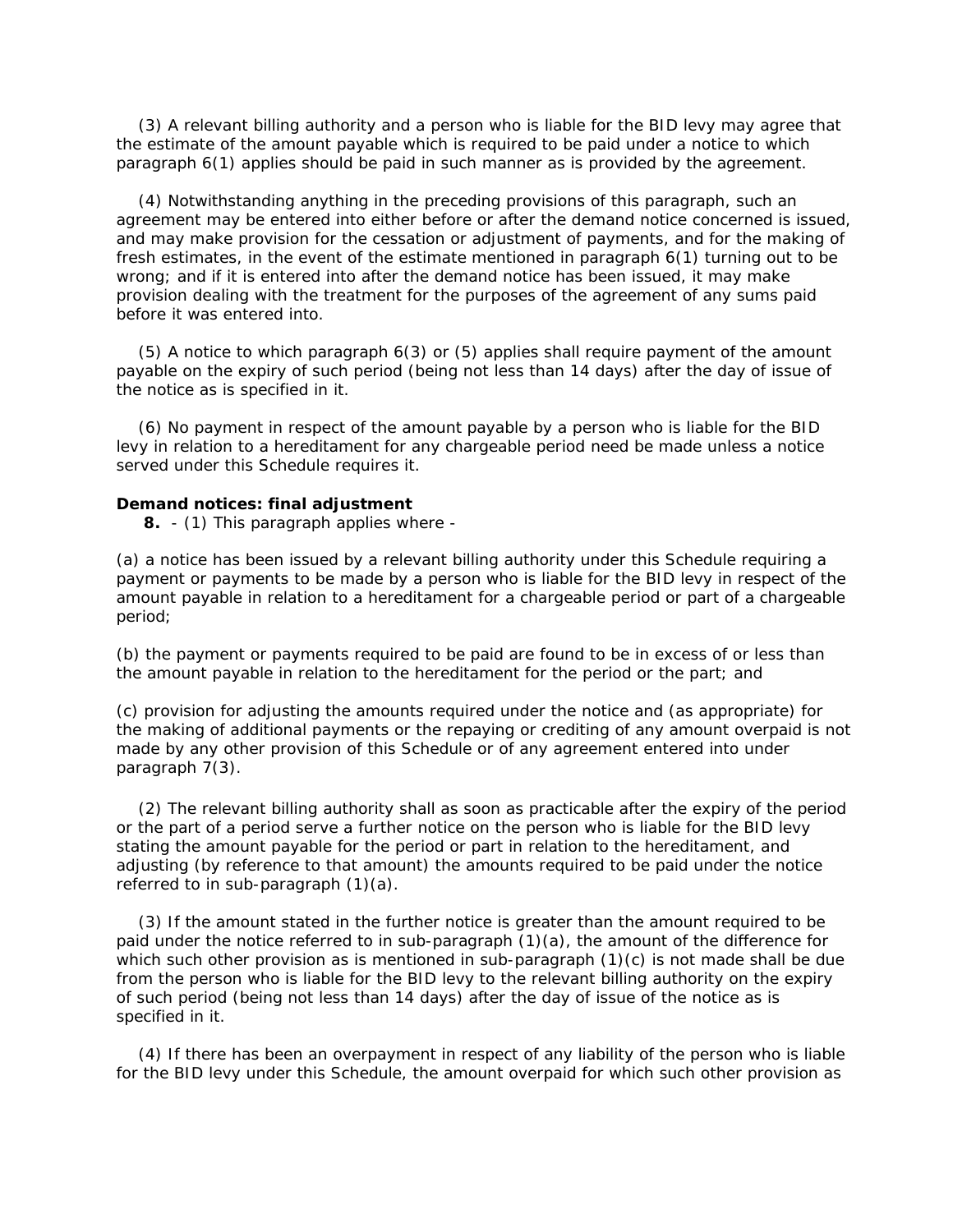is mentioned in sub-paragraph (1)(c) is not made -

(a) shall be repaid if the person who is liable for the BID levy so requires; or

(b) in any other case shall (as the relevant billing authority determines) either be repaid or be credited against any subsequent liability of the person who is liable for the BID levy to pay anything to it by way of the BID levy or non-domestic rate.

## *Enforcement*

 **9.** - (1) Part 3 of and Schedules 2 to 4 to the Non-Domestic Rating (Collection and Enforcement)(Local Lists) Regulations 1989[12] shall apply to the enforcement of the BID levy with the following modifications -

(a) the reference in regulations 10 and 20 to a sum which has become payable to a billing authority under Part 2 of those regulations shall be read as including a reference to a sum which has become payable to a billing authority under this Schedule;

(b) regulation 11(3) shall not apply;

(c) regulation 12(1) shall be read as if the words from "an amount which has fallen due under regulation 8(2)" to "required under regulation 11)" were excluded;

(d) the definition of "authorised person" in regulation 21(7) shall be read as including a person authorised by a billing authority to exercise any functions relating to the collection and enforcement of the BID levy;

(e) the reference in regulation 22 to a sum which has become payable under Part 2 of those regulations to a person other than a billing authority shall be read as including a reference to a sum which has become payable under this Schedule to a person other than a billing authority;

(f) regulation 23(2) shall be read as if the words "or the contents of any BID arrangements made under Part 4 of the Local Government Act 2003" were inserted after the words "such a list" and the words "or the arrangements" were inserted after the words "list or extract";

(g) regulation 23(3) shall be read as if -

(i) for sub-paragraphs (a) and (b) there were substituted a reference to notification which is given under paragraph 8(2) of this Schedule; and

(ii) the words "or the multiplier in substitution is set under paragraph 10 of Schedule 7 to the Act (as the case maybe)" were excluded; and

(h) regulation 23(4) shall be read as if for the word "paragraph  $(3)(a)$  in the case in question, or sets a multiplier in substitution so that paragraph 10(4) of Schedule 7 to the Act applies in the case in question" there were substituted a reference to paragraph 8(2) of this Schedule.

## *Outstanding liabilities on death*

 **10.** - (1) This paragraph applies where a person dies and at any time before his death he was (or is alleged to have been) subject to a BID levy.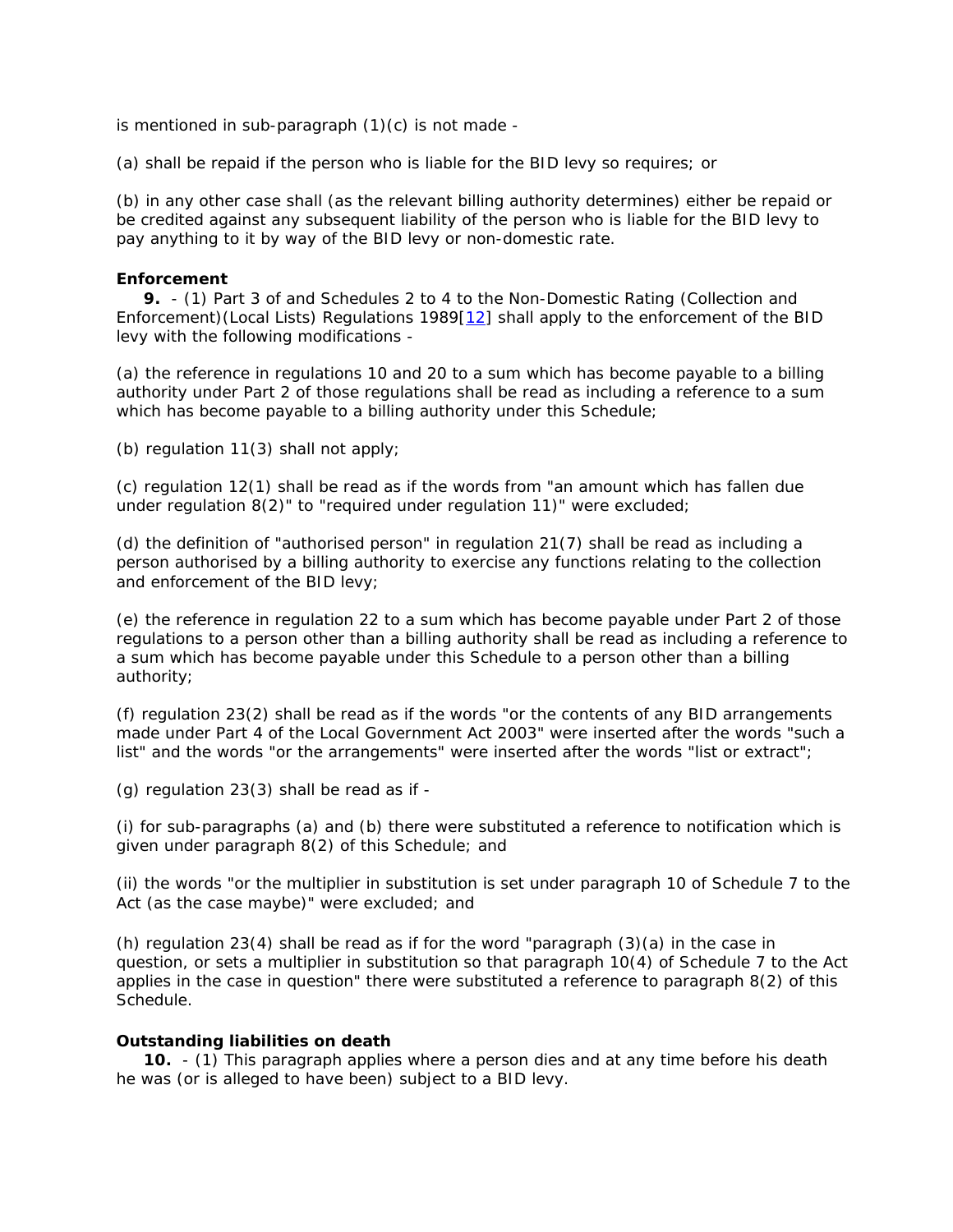(2) Where -

(a) before the deceased's death a sum has become payable by him under this Schedule or by way of relevant costs in respect of a BID levy but has not been paid; or

(b) after the deceased's death a sum would, but for his death (and whether or not on the service of a notice) become payable by him under this Schedule in respect of a BID levy,

his executor or administrator shall, subject to sub-paragraph (3) and to the extent that it is not in excess of the deceased's liability (including relevant costs payable by him) in respect of the BID levy, be liable to pay the sum and may deduct out of the assets and effects of the deceased any payments made (or to be made).

 (3) Where sub-paragraph (2)(b) applies, the liability of the executor or administrator does not arise until the service on him of a notice requiring payment of the sum.

 (4) Where before the deceased's death a sum in excess of his liability (including relevant costs payable by him) in respect of a BID levy has been paid (whether the excess arises because of his death or otherwise) and has not been repaid or credited under this Schedule, his executor or administrator shall be entitled to the sum.

(5) Costs are relevant costs for the purposes of sub-paragraphs (2) and (4) if -

(a) an order or warrant (as the case may be) was made by the court in respect of them under regulation 12(6)(b)or (7) or 16(4)(b) of the 1989 Regulations, or in proceedings under regulation 20 of the 1989 Regulations; or

(b) they are charges connected with distress which may be recovered pursuant to regulation 14(2)(b) of the 1989 Regulations.

 (6) A sum payable under sub-paragraph (2) shall be enforceable in the administration of the deceased's estate as a debt of the deceased and accordingly -

(a) no liability order need be applied for in respect of it after the deceased's death under regulation 12 of the 1989 Regulations, and

(b) the liability of the executor or administrator is a liability in his capacity as such.

 (7) Regulation 23(1) and (2) of the 1989 Regulations applies to proceedings to enforce a liability arising under this paragraph as it applies to other proceedings under this Schedule.

 (8) Insofar as is relevant to his liability under this paragraph in the administration of the deceased's estate, the executor or administrator may institute, continue or withdraw proceedings.

### *Application of BID administration provisions to the Crown*

 **11.** - (1) No contravention by the Crown of any provision of this Schedule shall make the Crown criminally liable; but the High Court may, on the application of a billing authority, declare unlawful any act or omission of the Crown which constitutes such a contravention.

 (2) Notwithstanding anything in sub-paragraph (1), the provisions of this Schedule shall apply to the Crown as it applies to other persons.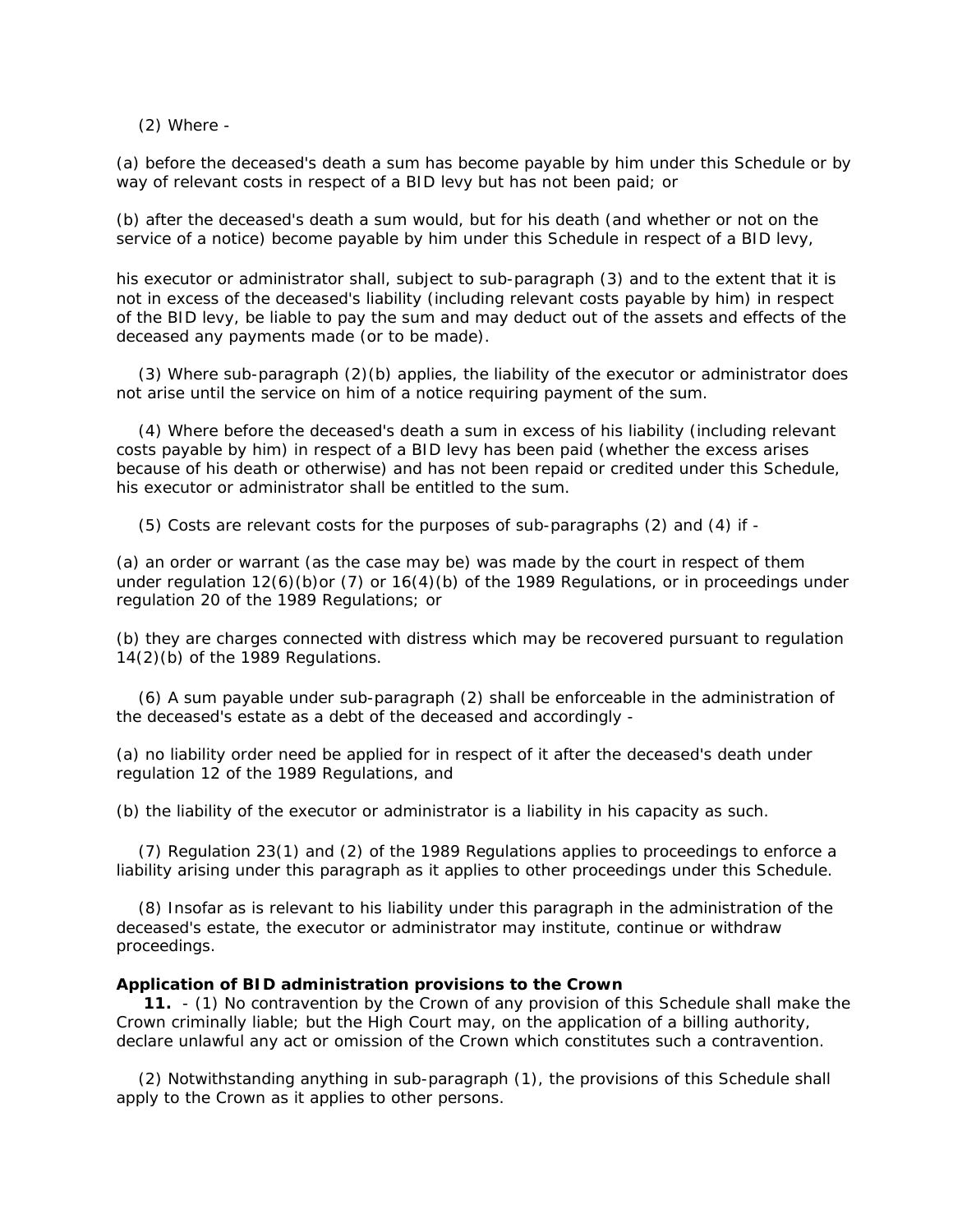(3) No power of entry conferred by this Schedule shall be exercisable in relation to any hereditament occupied, or, if unoccupied, owned by Her Majesty in her private capacity, and this sub-paragraph shall be construed as if section 38(3) of the Crown Proceedings Act 1947[13] were contained in this Schedule.

## *Joint occupiers and owners: billing*

 **12.** - (1) This paragraph applies in any case where (apart from this paragraph) there would at a particular time be more than one person who is liable for the BID levy for a hereditament, or of part of such a hereditament.

(2) Where this paragraph applies -

(a) as regards any time in a chargeable period when there is only one such person who is liable for the BID levy, that person shall be liable to pay the amount payable by way of the BID levy with respect to that time; and

(b) as regards any time in a chargeable period when there is more than one such person who is liable for the BID levy, those persons shall be jointly and severally liable to pay the amount that would have been payable by way of the BID levy with respect to that time if there were only one such person.

 (3) This Schedule shall have effect to accord with sub-paragraph (2); and in particular a notice which falls to be given under this Schedule which relates to a time when paragraph (2)(b) applies may be given -

(a) severally to each or any of the persons who is liable for the BID levy concerned from whom payment is demanded; or

(b) where the persons concerned are jointly and severally liable as partners or trustees, jointly to the partnership or trust (in which case only a single notice need be given in respect of them and references to "the person who is liable for the BID levy" in this Schedule shall be construed as regards the notice as references to the partners or trustees jointly).

(4) A notice given to a partnership or trust pursuant to paragraph (3)(b) may be served -

(a) in the case of a partnership, in the manner described in section 233(3)(b) of the Local Government Act 1972 ("the 1972 Act"); or

(b) in the case of a trust, by being served on one of the trustees;

and where such a notice falls to be served on a partnership, a person having control or management of the partnership business or a trust under this paragraph, the proper address of the partnership, person or trust (as the case may be) shall include (as well as the address mentioned in section 233(4) of the 1972 Act) any place of business which is a hereditament to which the notice relates.

 (5) Where a notice is given pursuant to paragraph (3)(a) to more than one person in respect of the same amount, the billing authority shall notify that fact to each person to whom notice is so given.

 $(6)$  Where a notice given pursuant to paragraph  $(3)(a)$  to a person who is liable for the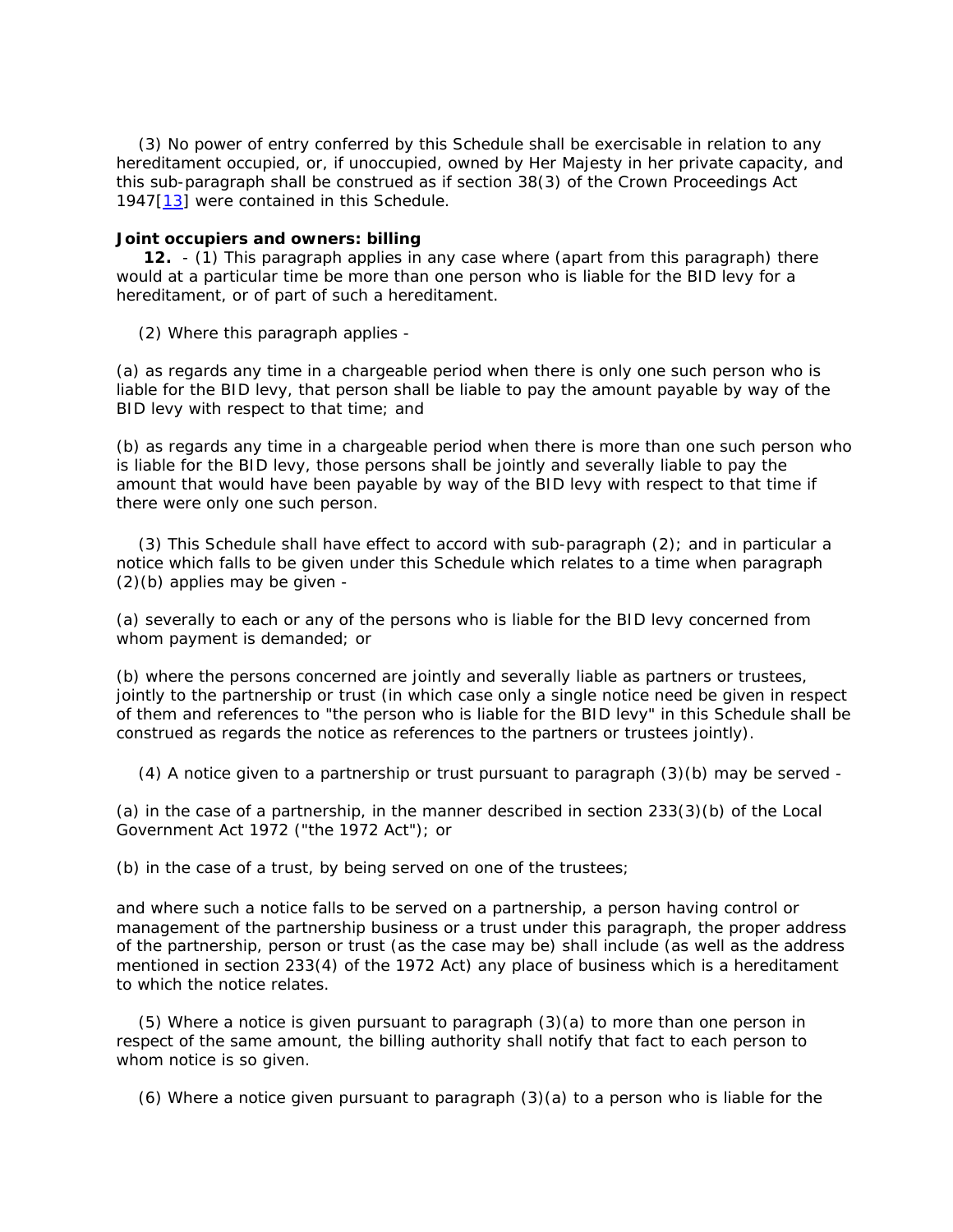BID levy relates to a time in the relevant year when paragraph  $(2)(a)$  applies and a time when paragraph (2)(b) applies, any payment made by the person under the notice shall be treated as being made towards satisfaction of the amount for which he is solely liable unless and until his liability in respect of that amount is discharged.

 (7) For the purposes of any time to which paragraph (2)(b) applies, where the description of the person who is to be liable for the BID levy in the BID arrangements under section 46 of the Act requires that the ratepayer should be a charity or trustees for a charity this shall be treated as met if one or more of the persons jointly and severally liable is a charity or (as the case may be) some or all of them are trustees for a charity.

 (8) Where any sum paid in respect of an amount calculated by reference to paragraph (2)(b) falls to be repaid, it may be repaid to such of the persons concerned as the billing authority considers appropriate.

 (9) Subject to sub-paragraph (10), any payment or repayment in respect of a liability under paragraph (2)(b) shall be due between the persons who are liable for the BID levy as will secure that in respect of a liability falling within paragraph (2)(b) the burden or benefit of the payment or repayment accrues to them in equal shares.

 (10) Paragraphs (2)(b) and (8) are without prejudice to any right or duty in law or equity of a person who is liable for the BID levy who has made a payment, or receives a repayment, in respect of a liability under paragraph (2)(b) to recover all or part of the payment from, or to account for all or part of the repayment to, the other persons who are liable for the BID levy or any beneficiaries interested in the hereditament.

## *Joint owners and occupiers: enforcement*

 **13.** - (1) Part 3 of and Schedules 2 to 4 to the 1989 Regulations, shall have effect, with the following modifications, for the recovery of a sum for which persons are liable under section 46 of the Act as applied by paragraph 12.

 (2) A reminder notice shall be served in accordance with regulation 11(1) and (2) of the 1989 Regulations on every person against whom an application for a liability order is to be made.

 (3) Paragraph 12(3) to (6) applies to a reminder notice as it applies to a notice under this Schedule.

 (4) A liability order may be applied for and made against one or more of the persons who are liable for the BID levy concerned in respect of an amount to which paragraph 12(2)(b) applies, whether they have been served with a notice in respect of the amount jointly or severally.

 (5) Where a liability order has been made against more than one person in respect of an amount, subject to sub-paragraph (9) distress may be made against one or more of them.

 (6) Where distress has been made against more than one person in respect of an amount, a warrant of commitment may be applied for at any time against one of them or different warrants may be applied for against more than one of them.

 (7) Where distress has been made against one person only, a warrant of commitment may be applied for against that person.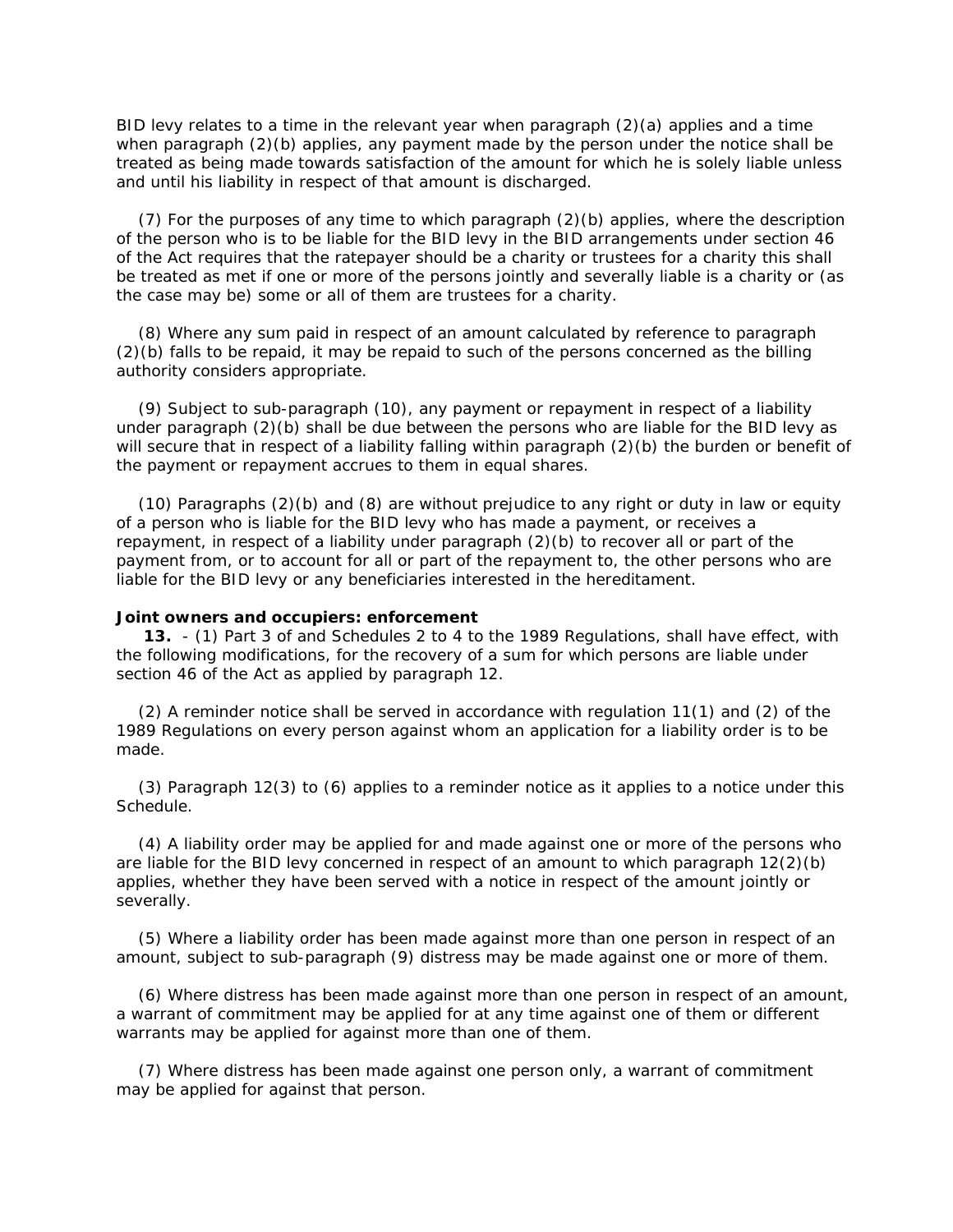(8) Where a liability order has been made against more than one person in respect of an amount, and a warrant of commitment is issued against (or a term of imprisonment is fixed in the case of) one of them under regulation 16(3) of the 1989 Regulations, no steps, or no further steps, may be taken against any of them by way of distress, bankruptcy or winding up in relation to the amount mentioned in regulation 16(4) of the 1989 Regulations.

 (9) Where a liability order has been made against more than one person in respect of an amount -

(a) steps by way of distress, commitment, bankruptcy or winding up may not be taken against a person in respect of the amount while steps by way of another of those methods are being taken against him in respect of it; and

(b) subject to sub-paragraph (10), steps by way of distress may not be taken against a person in respect of an amount whilst steps by way of distress are being taken against one of the others in respect of it.

 (10) Where a liability order has been made against more than one person in respect of an amount and in making distress against one of them goods jointly owned by him and another of them are found, paragraph (9)(b) does not preclude distress being levied against those goods with respect to that amount; but in any subsequent proceedings under regulation 16 of the 1989 Regulations, charges arising under Schedule 3 to the 1989 Regulations from such a distress shall be treated as charges relating to the person against whose goods the levy was intended to be made when the jointly owned goods were found, and not as charges relating to the other.

(11) Where -

(a) a liability order has been made against more than one person in respect of an amount; and

(b) a charge has arisen as regards one of them under head B of the Table in paragraph 1 of Schedule 3 to the 1989 Regulations in respect of that amount,

no further charge may be aggregated for the purposes of regulation 14(2) of the 1989 Regulations under that head or head A of that Table in consequence of any subsequent levy or attempted levy against any of them in respect of that amount; and a charge under head A(i) or charges under that head and head A(ii) against one of them shall be treated for those purposes as a charge or, as the case may be, charges under that head with respect to the others as well as that one.

 (12) Where a liability order is made against one person in respect of an amount, and also against another person or persons (whether at the same time as the order against the first mentioned person or subsequently and whether in respect of all or part of that amount) -

(a) the order made as respects all but the relevant person shall not include under regulation 12(6)(b) or (7) of the 1989 Regulations any additional sum in respect of the costs of obtaining the order against the other or others;

(b) those persons (with the relevant person) shall be treated as jointly and severally liable for the amount included in the order against the relevant person in respect of costs;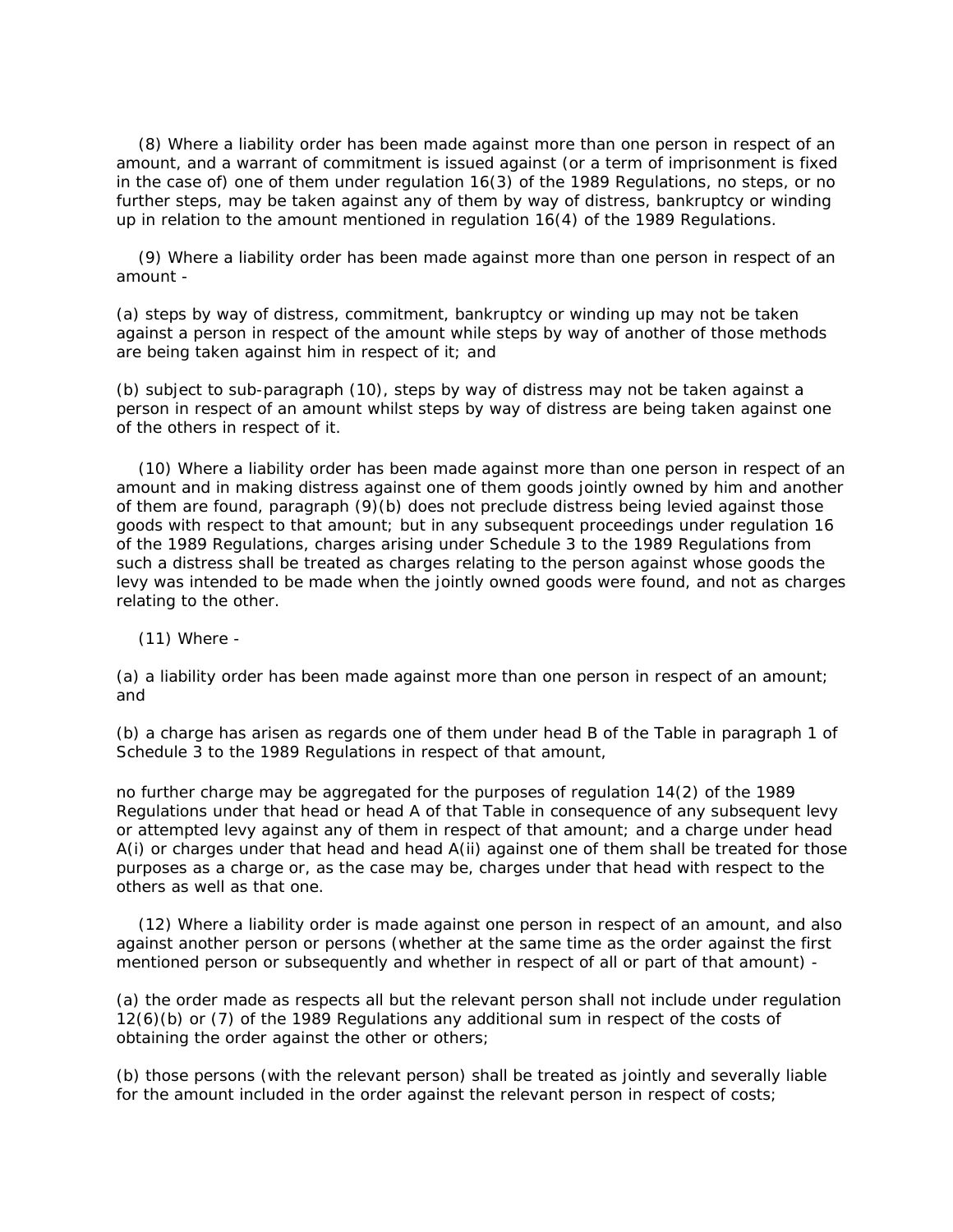(c) the order against them shall (as regards regulations 12(6)(b) or (7) of the 1989 Regulations) be made in respect of the sum outstanding in relation to it.

 (13) For the purposes of sub-paragraph (12), the relevant person is the person against whom the liability order was first made in respect of the amount or, if there are more than one such person, such one of them as the court considers appropriate.

 (14) Sub-paragraph (12) is not to be construed as permitting a billing authority to apply under regulation 12(2) of the 1989 Regulations for a liability order against a person in respect of costs alone after an order has been made for those costs against another person.

## *Enforcement in relation to partnerships*

 **14.** - (1) Where persons are liable to pay an amount to which paragraph 12(2)(b) applies as partners in consequence of the service of a notice pursuant to paragraph 12(3)(b), a liability order in relation to it may be applied for and made against them in their firm name; and such an order shall be as effective as if orders were made against each partner concerned in respect of his liability for that amount.

 (2) If a liability order is made against partners in their firm name in respect of an amount and no order has earlier been made against another person in respect of it, references in paragraph 13(12) to the relevant person shall be construed as references to the partnership.

 (3) Without prejudice to regulation 13(2) of the 1989 Regulations, a summons issued pursuant to an application for a liability order against partners in their firm name may be served by leaving it at, or by sending it by post to the partnership at, the principal office of the partnership.

 (4) Where a liability order has been made against partners in their firm name in respect of an amount, paragraph 13(9)(b) does not preclude distress being levied against partnership property with respect to that amount; and in any subsequent proceedings under regulation 16 of the 1989 Regulations, the partners shall be treated as jointly and severally liable for charges arising under Schedule 3 to those regulations from such a distress.

 (5) Where a liability order is made against partners in their firm name, regulation 18(2) of the 1989 Regulations shall have effect as if the reference to a company included a reference to the partnership and the reference to section  $221(5)(b)$  of the Insolvency Act 1986[14] were -

(a) in a case where article 7 of the Insolvent Partnerships Order 1994[15] applies, a reference to section 221(5)(c) as applied by that article; or

(b) in a case where article 8 of that Order applies, a reference to section 221(5) as substituted by paragraph (1)(c) of that article.

 (6) Where a liability order is made against partners in their firm name, paragraph 13(9)(a) does not preclude insolvency proceedings being brought against the partnership as well as against members of the partnership, and those proceedings being dealt with in accordance with the Insolvent Partnerships Order 1994.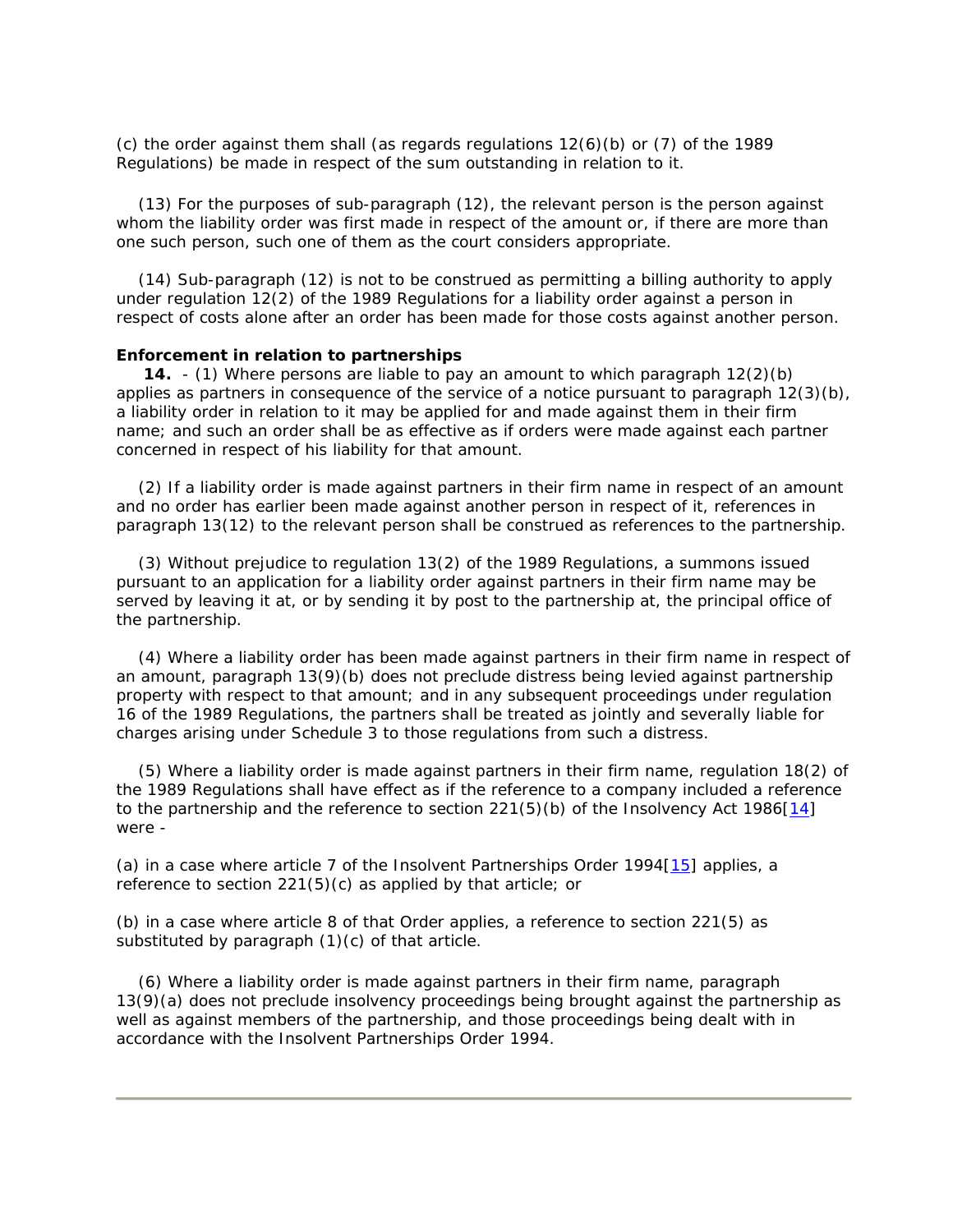# **EXPLANATORY NOTE**

## *(This note is not part of the Regulations)*

These Regulations make provision in relation to business improvement districts. Business improvement districts are provided for in Part 4 of the Local Government Act 2003 as areas within which projects specified in the BID arrangements are to be carried out for the benefit of that district or those who live, work or carry on any activity in the district. Those projects are to be financed (in whole or in part) by a BID levy imposed on the non-domestic ratepayers, or a class of such ratepayers in the district. A business improvement district may only be established where those entitled to vote approve the BID proposals.

Regulation 2 provides for the billing authority to supply information from its non-domestic rates records to persons developing BID proposals. Authorities may charge for supply of this information.

Regulation 3 specifies the persons who may draw up BID proposals and regulations 4 and 5 specify the procedures to be followed in connection with drawing up of BID proposals and Schedule 1 specifies the matters to be included in them.

Regulation 6 provides that the returning officer for local elections in the billing authority area is to be the ballot holder for any ballot in respect of BIDs required under the Act or these Regulations and regulation 7 and Schedule 2 make provision for the arrangements for holding a ballot and the conduct of a ballot. Regulation 8 provides for who is entitled to vote in a ballot.

Regulation 9 confers a power on the Secretary of State to declare ballot void in cases of material irregularity and procedures connected therewith.

Regulation 10 enables a billing authority to recover the costs of a BID ballot or a renewal ballot from the BID proposer or BID body in the prescribed circumstances.

Regulation 11 provides for the billing authority to supply information from its non-domestic rates records for the purpose of canvassing in relation to a ballot. Authorities may charge for supply of this information. Provision is also made for inspection of the information to any person and for the restriction of the use of the information.

Regulation 12 prescribes the circumstances in which a billing authority may veto BID proposals, the period within which this is to be done and matters to which the authority is to have regard in deciding whether to exercise the veto. Regulation 13 makes provision in relation to appeals against the exercise of the veto.

Regulations 14 and Schedule 3 make further provision in relation to the BID Revenue Account.

Regulation 15 and Schedule 4 make provision with respect to the imposition, administration, collection, recovery and application of the BID levy. The provisions in Schedule 4 are based on the rules for the non-domestic rates in the Non-Domestic Rating (Collection and Enforcement)(Local Lists) Regulations 1989 (S.I. 1989/1058) and the Non-Domestic Rating (Collection and Enforcement)(Miscellaneous Provisions) Regulations 1989 (S.I. 1989/1060).